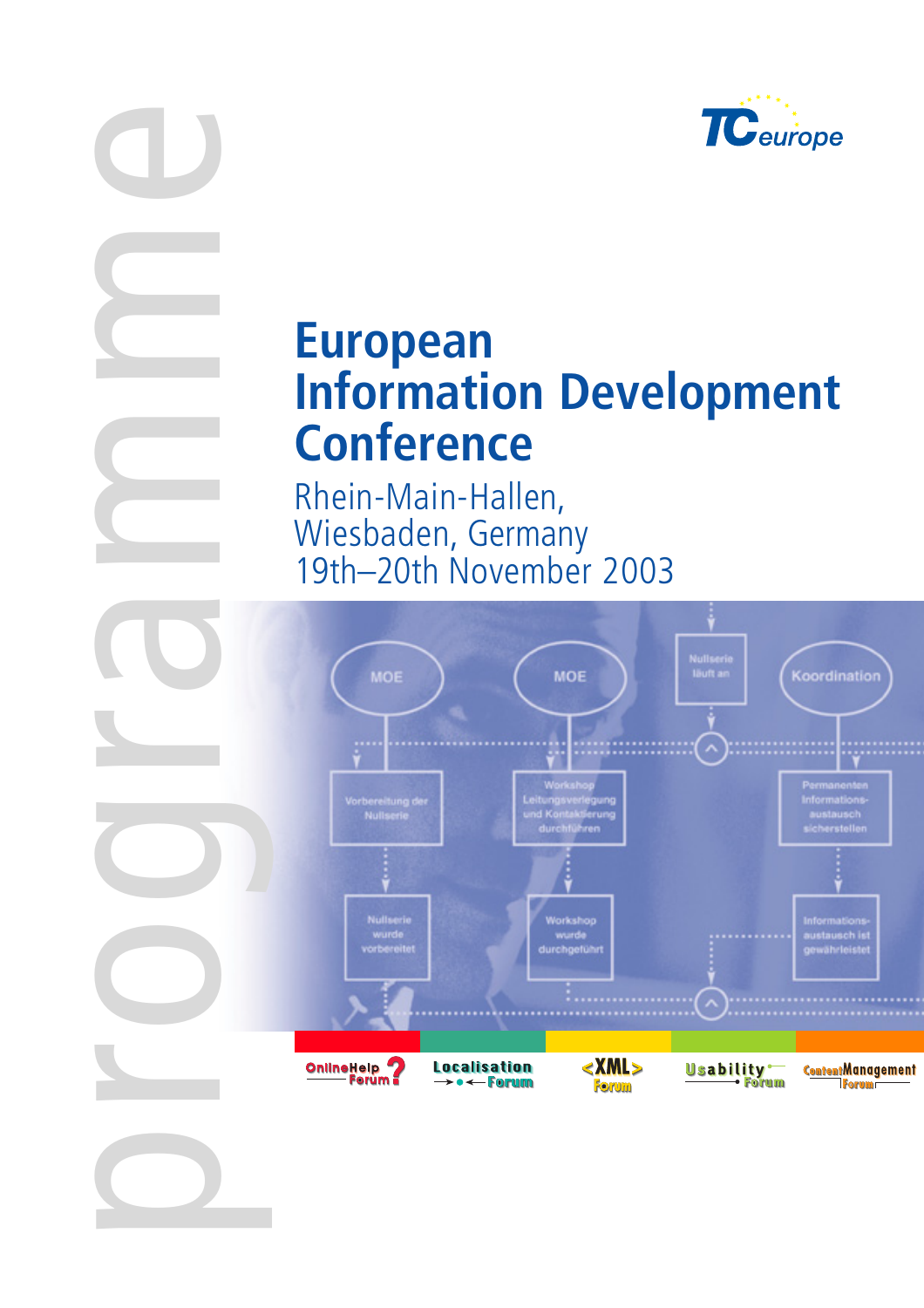

### **WELCOME TO THE EUROPEAN INFORMATION DEVELOPMENT CONFERENCE!**

his year, the first European Infor<br>will take place. This conference<br>sored by TCeurope, the Europea<br>nical communicators founded in 2002. his year, the first European Information Development Conference will take place. This conference is the first large scale event sponsored by TCeurope, the European umbrella organisation for tech-

The conference is also the first European conference for technical communicators with speakers from a wide range of European countries, the US and New Zealand. It is organised in co-operation with tekom, one of TCeurope's member organisations, and embedded in the tekom annual conference which is the largest event in this field with more than 1000 attendees and 65 exhibiting companies. On behalf of TCeurope, I'd like to thank tekom for providing the setting for this European conference.

Being much more than only a meeting point for technical communicators all over Europe, the European Information Development Conference is a unique cross-border event where the most up to date information and knowledge about the newest technologies, trends and best practice examples are presented.

Today technical communicators have to work more efficiently, to produce better quality for an international and increasingly complex market, and to save time and money at the same time. Therefore, it is indispensable not only to be an expert in one's field but also to acquire and develop management and process-related skills. TC professionals, university teachers, researchers, service providers, marketing people, software developers, web designers – they all gather to share experiences, present methods, solutions and products that help to optimise processes in a multilingual environment. We focus on five special issues within the field of technical communication: online-help, localisation, XML, usability and content management.

EIDC attendees are also welcome to attend the presentations of the tekom conference which will be mostly in German.

We are looking forward to meeting you in this unique conference. Don't miss this opportunity to gather with fellow communicators from all over Europe. It's worthwhile!

Claus Noack, President of TCeurope

#### **CONTENTS**

| ContentManagement Forum  8      |
|---------------------------------|
|                                 |
| <b>Exhibition</b>               |
|                                 |
| How to Attend the Conference 17 |

#### **Explanation of event types:**

**FP Presentation within a forum,** duration 45 minutes including a discussion **WS Workshop,** duration 105 minutes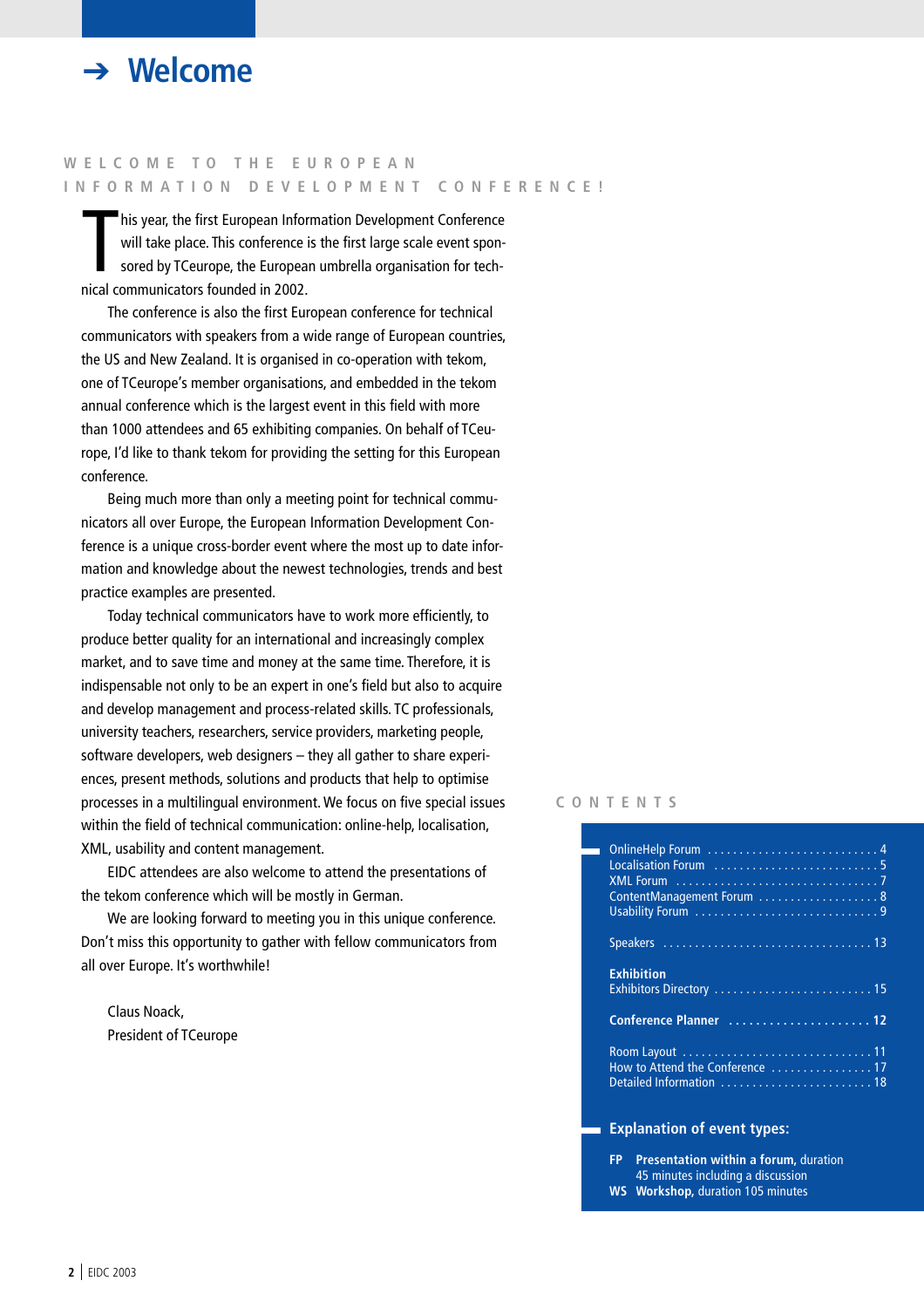# ➔ **Initial Orientation**

### **Registration Form**

For registration please fill in the enclosed form. You can benefit from reduced fees for early registration! For details, see page 17.

# **Food and Beverages** ............................................

Lunch and refreshments are included in the attendance fee. Food vouchers are in your conference pack. On Wednesday and Thursday morning between 7:45 and 10:00, coffee and a snack will be served in the foyer.

**Hotels** ............................................ Rooms in several hotels in Wiesbaden have been set aside. For details on reservations, see page 18.

# **Tourist Information Desk** ............................................

If you want to do some sightseeing during your stay in Wiesbaden, you can ask for information at the tourist information desk in the foyer.

# **Internet Station** ............................................

In the foyer you will find a terminal with access to the internet. You may wish to send or receive emails.

The Internet station is being provided free of charge by cognitas GmbH, Ottobrun.

cognitas.

**Cash Desk** ............................................

You will find the cash desk next to the registration desk in the foyer area. Conference attendees who have booked at short notice and not paid the attendance fee, can settle their bills here. Tickets for the exhibition and food vouchers can also be purchased here. Visa and MasterCard are accepted.

# **Exhibition Opening Times** ............................................

Wednesday and Thursday from 09:00 hrs until 19:00 hrs Friday from 09:00 hrs until 15:30 hrs

### **Conference Opening Times** ............................................

Wednesday from 09:00 hrs until 18:00 hrs Thursday from 08:45 hrs until 16:45 hrs

# **Registration Counter** ............................................

In the entrance area you will find the registration counter. Opening times:<br>Tuesday: 18 18:00-20:00 hrs Wednesday: 07:30–19:30 hrs Thursday: 07:45–18:00 hrs

# **Conference Office** ............................................

In the foyer near the stairs, opposite the entrance to Exhibition Hall 1 you will find the conference office. There you can obtain any further information you require about the whole conference.

# **Conference Language** ............................................

Presentations are held in English. The EIDC is linked to the tekom conference that takes place from Wednesday to Friday. EIDC attendees have free access to the presentations of the tekom conference. These presentations are mostly held in German. The programme is available on **www.tekom.de**.

## **Cloakroom and Lockers** ............................................

In the basement a cloakroom and lockers are available for a small fee.

# **Meeting Point** ............................................

In case you wish to get in contact with another attendee of the conference or to meet with one or more colleagues, we have designated a meeting point in the foyer area. To establish a contact please leave your message with the relevant details at the conference office. We will display it at the meeting point.

## **Job Market** ............................................

Are you looking for a new job or do you have one to offer? We can publish your advert! Please hand your advert in to our conference office, if possible with your contact details during the conference.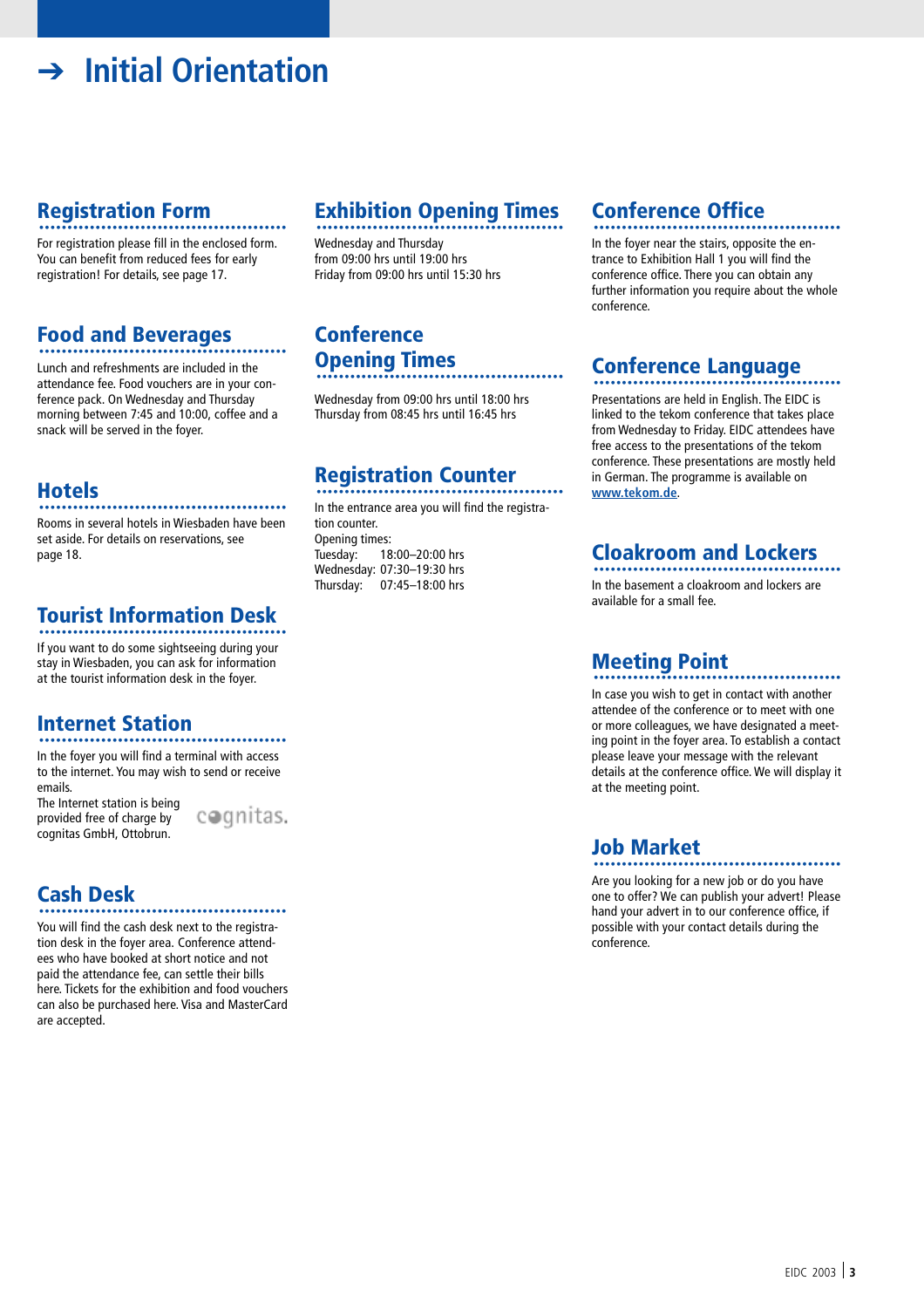### ➔ **OnlineHelp Forum**



**In the forum for online help developers, you can find out everything you need to know about the current help standards and tools. Our experts will**

**present the latest trends, will give you practical tips and will provide a wide range of examples how to produce user-friendly online help.**

### **Key Note**

**FP 1 The future of Help? Nine trends in online user assistance.** Ellis Pratt, Cherryleaf, Ashford Middlesex, UK

Whilst applications are becoming more complex, many people believe that online user assistance has not changed much since WinHelp was introduced with Windows 3. This is a misconception. There have been many developments in this field aimed at increasing end-user productivity and satisfaction. During March and April 2003, Cherryleaf carried out an online survey into the current trends in technical communication. In this presentation, we will look at (in no particular order) nine of the most significant trends in online user assistance, and look at how widely they are being used at the moment. Depending on your situation you may wish to include some or all of these into your solution.

**MI, 08:30, Room 1**

#### **FP 7 Seven golden rules of online Help design**

Matthew Ellison, Ringwood Hamshire, UK In recent years the Help development process has diversified, with the release of new authoring tools and delivery technologies. However, there are certain key principles of online Help design that remain constant. This session explains these golden rules, and shows you how to apply them. You'll learn about designing contextsensitive access, what makes a great index, how to prevent users getting lost in Help, when to provide images and screenshots, how to ensure that your Help answers your users questions, and much more!

**MI, 09:45, Room 2**

#### **FP 8 Evaluating the Usability of Software User Guides: A Pilot Study**

Jody Byrne, Dublin City University, Centre for Translation & Textual Studies, Dublin, Ireland The purpose of this paper is to describe a pilot study conducted to evaluate the usability of software user guides. The study involved the creation of two versions of a software user guide each with different linguistic features. This paper describes the methodology, preparations, methods and data collection techniques employed. The rationale for the study will be discussed and a number of previous studies will also be mentioned. The paper discusses the experimental protocol as well as the findings and problems encountered.

➔ The presentation is addressed to Usability Specialists, Technical Writers, Technical Translators/Localisers, Software Developers, Training Managers.

**MI, 11:15, Room 2**

#### **FP 9 Getting information to your customers: A comparison of technology options for delivering online information (Help), via the desktop and/or browser.**

Michael Hamilton, eHelp Corporation, San Diego, USA This presentation will provide an overview of the delivery technologies currently available to the information professional, and when each is appropriate. An overview of key technologies used with HTML-based systems, including HTML, CSS, JavaScript, DHTML, and XML will be examined, as well as how these technologies interact. ➔ This presentation is addressed to Information developers who develop online Help or other forms of electronically delivered information. **MI, 13:45, Room 2**

#### **FP10 Online Help: It's Online, But Does It Help?**

Dr. Matthias Hattemer, dokay GmbH, Freiburg,Germany,

Michael Enderstein, BfTK, Reinfeld, Germany Software manuals were once almost exclusively written to answer anticipated user questions concerning specific software features. But standardized user interfaces are causing a substancial shift in the questions users have towards functional overview, workflow optimization, and special topics, thus necessitating detailed online help. Today, software manuals and online help are rapidly becoming complementary information components which depend on sound concepts and require media-conform presentation! We will take a look at how software documentation is changing from a passive information archive into an active knowledge instrument. ➔ The presentation is addressed to techwriters, translators, management personnel concerned with technical communication.

**MI, 15:00, Room 2**

#### **FP11 Indexing Online Information**

Paula Berger, Paula Berger Consulting, Reading, USA

Good indexes allow users to easily find and retrieve the information they need. This session presents concepts and skills to help you develop clear, concise, and useful online indexes. We'll focus on the process of indexing, so you can apply these lessons to any authoring approach. You'll learn why you need standards for your index, how to select keywords, how to use cross-references most effectively, and more. We'll show examples of both good and bad practices from commercial Help systems. **MI, 15:00, Room 1**

#### **FP12 How Users Access Online Help – Problems and Strategies**

Werner Schweibenz, Universität des Saarlandes, Saarbrücken, Germany

Accessing online help is a problem. Research indicates that users have problems finding the help information they need. For accessing help information in manuals users apply certain strategies to cope with access problems. Do users face similar problems and apply similar strategies when accessing online help? Based on the results of a usability study,

- Access problems are described and analyzed,
- Access strategies are identified,
- Solutions for improving access to online help are suggested.

➔ The presentation is addressed to authors of online help, index designers, quality managers. **MI, 16:30, Room 2**

#### **FP13 From WinHelp to WebHelp. An overview and comparison of more than 100 help authoring tools**

Robert Meijer, Affixion BV, Heemstede, The Netherlands

From the release of the first edition of WinHelp for Windows 3 in 1990 online helpfiles were a success. Driven by the success of online help and the free presence of display facilities for helpfiles in the Windows environment a growing number of individuals and companies tried to get a foothold in the supply of help authoring tools (HAT's). The help authoring community became an area where technical writers and programmers had to come together. This talk will deal with the large variety of HAT's that has been available over time, their characteristics, evolution and for many their downfall. The tools still available will be compared and checked for usefulness in the technical writers community. ➔ The presentation is addressed to technical writers that are or will be creating types of online help and have an interest in the history

and trends in online help. **MI, 17:30, Room 2**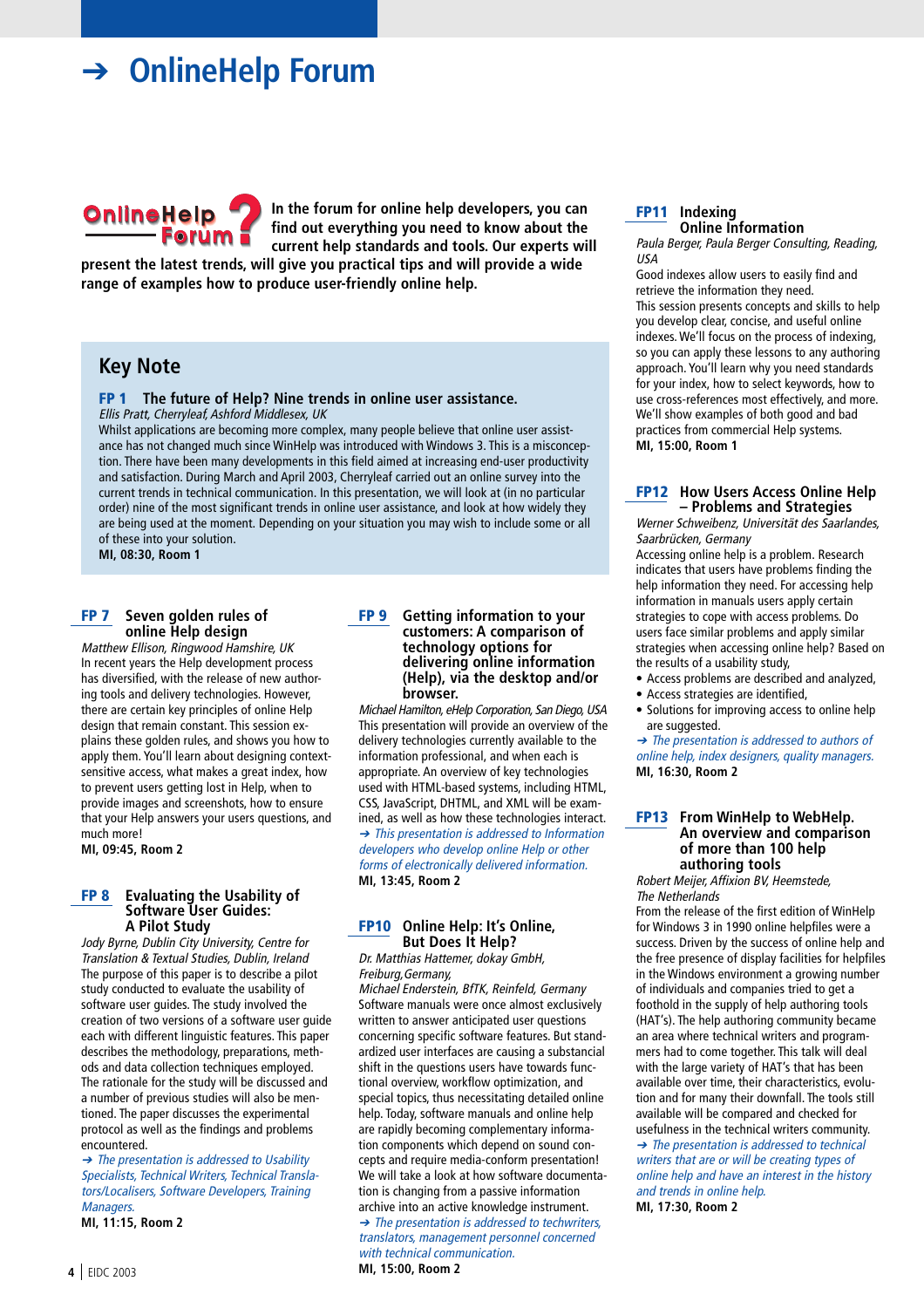### **→ Localisation Forum**

#### **WS 1 Practical guidelines for selecting a Help authoring tool**

Matthew Ellison, Ringwood Hamshire, UK Choosing the most appropriate tool for your specific Help authoring needs is critical. The wrong decision can be extremely costly in terms of wasted time and effort. This workshop guides you through the decision-making process. It explains how to identify your own priorities for features, and how to ensure that your chosen tool complements your authoring workflow. The workshop also describes the main characteristics of each of today's leading tools and gives you a set of key criteria that you should use for making your selection.

**MI, 13:45, Room 8 MI, 16:30, Room 8 DO, 08:45, Room 8**

**Localisation** If manufacturers want to compete on the **international market, their products have to EXECUTE:** meet the demands of the target markets. In this

**forum, you will find out everything you need to know about the internationalisation of software and products, from new technologies to the management of localisation projects.**

### **Key Note**

#### **FP14 Localization. What is the big deal?**

Ulrich Henes, The Localization Institute Inc., Madison, USA Localization is often seen as little more than translation and management has a hard time understanding why localization costs so much and why it takes so long. Localization is the critical catalyst in the transformation of a domestic into a global enterprise. It affects every aspect of running a business and poses major challenges to all levels of management. Yet that transformation is often driven by a manager that has little power in the organization. This key note address analyzes how various departments of a company are affected by localization and offers strategies on how to manage the changes that are required to become the kind of enterprise that can take full advantage of opportunities offered by the global market. ➔ The presentation is addressed to CEOs, Sales and Marketing Executives, Localization Managers, Localization Project Managers, Technical Writers.

**MI, 08:30, Room 3**

#### **FP19 Unicode: Core concepts in action**

Asmus Freytag, The Localization Institute / The Unicode Consortium, Seattle, USA The presentation highlights in a visual and concrete way, some of the fundamental aspects of the Unicode Standard. It gives answers and background information to these questions:

- How does Unicode encode characters?
- How are characters handled inside the computer? (Using examples from simple and complex languages).
- What makes Unicode different from other character sets?
- Where do users meet Unicode characters?

➔ This presentation is very visual and accessible; it is suitable for anyone curious about Unicode and its characters.

**MI, 09:45, Room 4**

#### **FP20 Collaborate, Automate, Optimise – Collaborative vs. Deterministic Workflow**

Nick In't Ven, TRADOS GmbH, Brüssel, Belgium Under constant pressure to cut costs, translation departments and service providers alike have been looking towards workflow technology to further streamline and automate translation production processes. The presenter will argue that not deterministic, but collaborative workflow technology is the most suitable paradigm for achieving this goal and addressing complex translation production challenges in a costeffective manner.

➔ The presentation is addressed to Department Heads, Project Managers & Coordinators, CAT specialists.

**MI, 11:15, Room 4**

#### **FP21 Machine Translation Makes Perfect Business Sense**

Jaap van der Meer, Cross Language N.V., Gent, Belgium

Growing volumes of information and an everfaster pace of doing business, at home and across borders, make automatic real-time translation an economic necessity for many corporations. Machine Translation sounds like a curse to some and a fantasy to others. And yet many corporations are realising tremendous benefits by integrating MT and other language technologies into their localisation processes, Intranets and customer support and e-commerce sites. This presentation will focus on implementation models and ROI scenarios of deploying machine translation with references to large corporations benefitting from MT.

➔ This presentation is aimed at decision makers and decisions influencers in corporations and institutions with regard to the use of technology, in particular natural language processing and translation technologies.

**MI, 13:45, Room 4**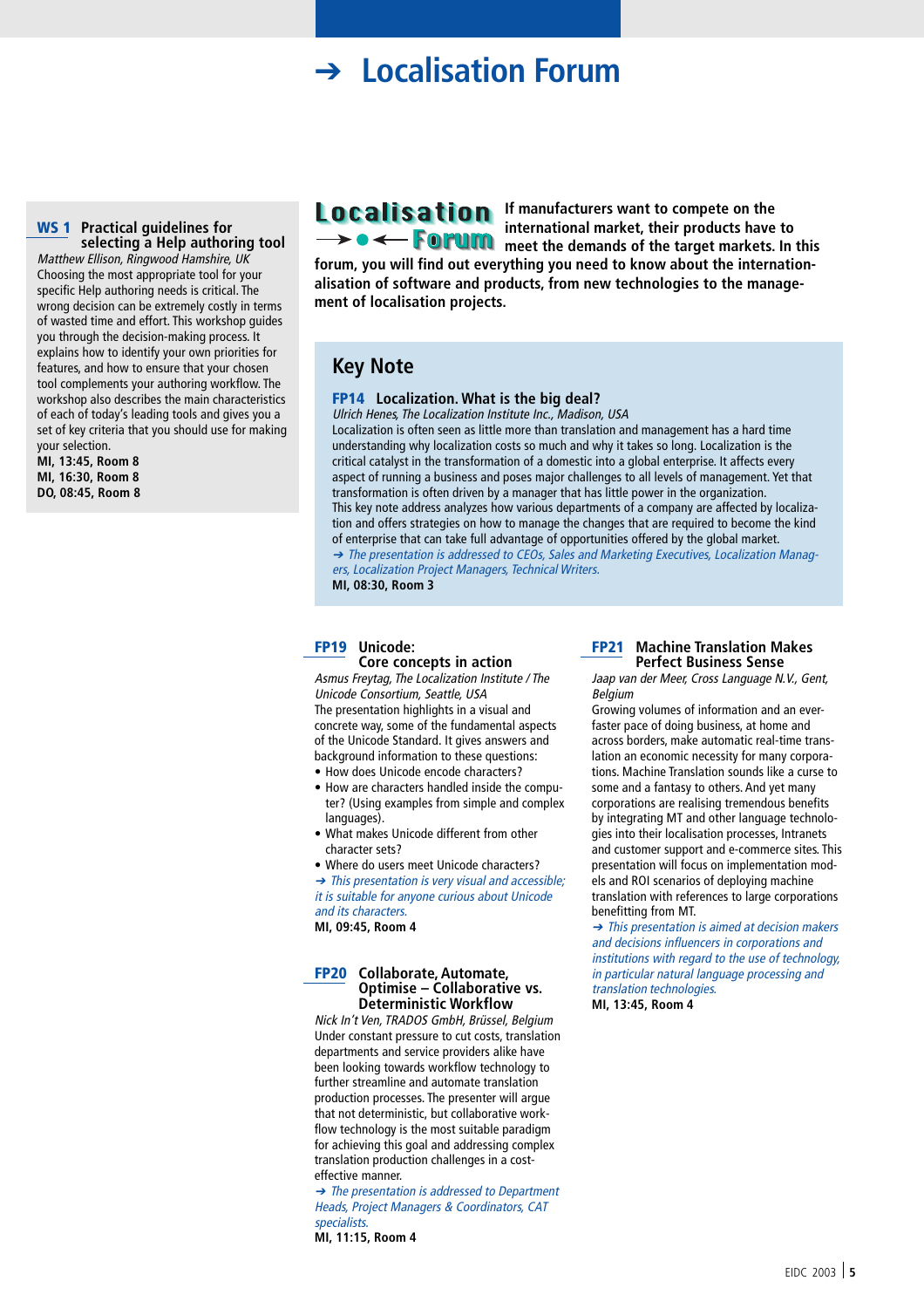#### **FP22 LexTerm: Enhancing Translation Memory Systems with technical bilingual Dictionaries**

Dr. André Le Meur, Université Rennes UFR Sciences Sociales, Rennes-Cedex, France Last year, was introduced in a tekom's workshop the idea of mapping lexical structures onto terminological ones in order to add useful functionalities for technical writing and translation work as far as they use Translation Memory Systems. This paper will go further by presenting an industrial application of this idea and the XML ISO standards for linguistic resources which are taken into account. Stress will be put on the integration of this technique in the workflow of a well known publisher, on the technical aspects of the bilingual collections conversion, and on its implementation by two major TMS companies. ➔ This presentation is addressed to translators, technical writers involved in multilingual data management, software managers.

**MI, 13:45, Room 3**

#### **FP23 Localization Project Management**

Dr. Ursula Marmé, L&L Languages Live! Gesellschaft für Lokalisierung, Bonn, Germany Localization Project Management covers a wide area of tasks and requires quite a few skills in various areas. Three main areas can be identified: technical skills, financial skills, and communication skills. The talk will offer a desciption of each of these areas. Also, history, development and present state of the "art of Localization Project Management" will be discussed with a view on potential future developments and the establishment of Localization Project Management as a well-defined career opportunity for translators and technical authors. **MI, 15:00, Room 4**

#### **FP24 Managing Vendors – Basic Concepts and Success Factors**

Bettina Reichart, Oracle, Worldwide Product Translation Group, München, Germany The presentation will explore some milestones in vendor management, including:

- What to outsource and why?
- Scope and level of integration with vendors/ vendor networks
- Vendor selection and setup
- Production and success criteria
- Shared growth and transfer of knowledge
- Evaluation

The focus of the presentation will be on business requirements rather than production processes. **MI, 16:30, Room 4**

#### **FP25 Going global without losing your way – a survival guide for technical authors**

Tina Hoffmann, Pathtrace Engineering Systems, Reading, UK

Localisation can be a minefield, particularly when you are new to it. This case study outlines the challenges faced by a medium sized UKbased software company that decided to "go global" and expand into mainland Europe and Asia. The presentation will take you through the whole localisation process, from creating flexible system architecture to negotiating with localisation vendors. We soon found that successful localisation starts with a critical look at the English source and that tight project management is of vital importance when working in several languages simultaneously.

➔ This presentation is addressed to technical authors and online help developers responsible for developing multilingual product information. **MI, 17:30, Room 4**

#### **WS 2 How to find the right translation tool**

Angelika Zerfaß, Translation Tools Consultant, Wachtberg, Germany

Today there is no way around translation tools. Translation memory tools, terminology management tools, terminology extraction tools, project management tools and so on. But how to find the tool that suits best one's needs and requirements? This workshop will give an overview of some of the tools available in the localization business and the criteria that should be taken into account when selecting any one of them.

➔ The workshop is addressed to translators, project managers and translation departments who are looking for an overview of the available technology and some tips on the evaluation steps for tool selection.

**MI, 13:45, Room 9 (Workshop in English) MI, 16:30, Room 9 (Workshop in German) DO, 08:45, Room 9 (Workshop in German)**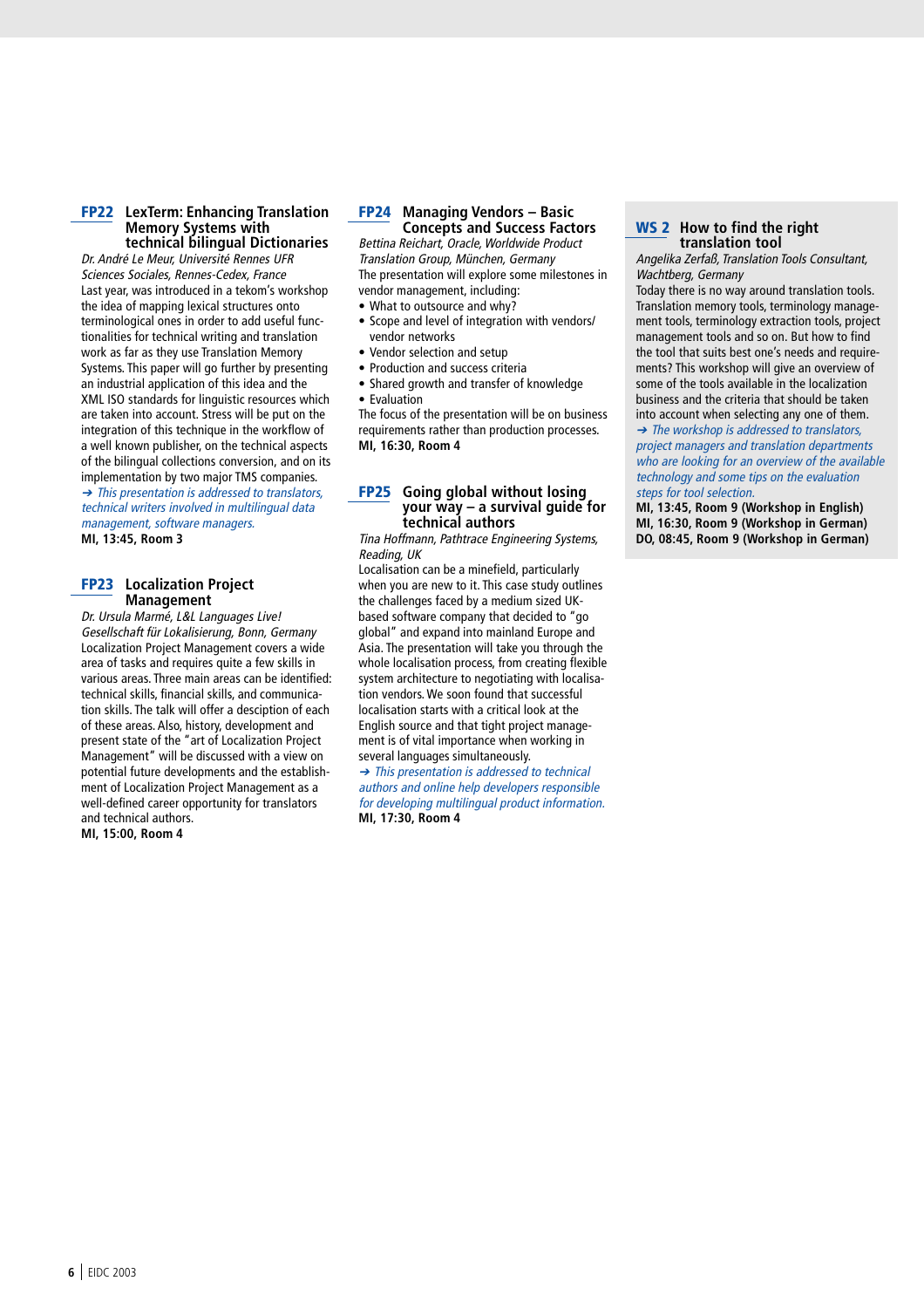### ➔ **XML Forum**



**A meeting point for everybody who uses XML every day at work, or who is planning to use it. Here, you will find out everything you need to know about the application of this technology. Find out how to edit XML-based texts, convert**

**data records, exchange and manage large document volumes and publish crossmedia documents.**

### **Key Note**

#### **FP26 XML vocabularies for technical documentation – standardization or evolution?**

Dr. Peter Fankhauser, Fraunhofer IPSI, Darmstadt, Germany

While XML has gained tremendous momentum far beyond its SGML roots in technical documentation, the lack of standardized XML vocabularies is often perceived as a major obstacle to productive and future proof deployment of XML. This talk will illustrate how vocabularies can evolve, interoperate, and stabilize driven by the production process rather than by standardization, and devise a few simple guidelines to help choosing and adapting existing vocabularies to bring XML to productive use.

➔ The presentation is addressed to technical writers and decision makers in the field of technical documentation.

**MI, 08:30, Room 5**

#### **FP28 Visual XLIFF – The emerging standard designed for the Localization Industry**

Tony O'Dowd, Alchemy Software Development Ltd, Dublin, Ireland

High-quality translation of software applications is crucial to the successof multi-national companies. Today's highly competitive markets require solutions that lower overall costs, educing time-to-market and improving quality. XLIFF meets these requirements head-on. Using a highly structured and scalable XML framework, it provides the means to represent application user interface elements.

Using an intuitive XML vocabulary, it compliments the work of localization engineers helping them work more efficiently, reducing the complexity of the localization workflow. **MI, 13:45, Room 5**

#### **FP32 Multiple Source Publishing – an antagonism?**

Dr. Walter Fischer, Fischer Computertechnik GmbH, Radolfzell, Germany

The most common used information in technical documentation are text, graphics, product data, part lists, etc. which are typically not from one single source. There are a lot of different sources for such kind of information i.e. engineering, CAD-Systems, Graphic-Applications, ERP-Systems, Excel-Tables or other data base systems like Oracle, SQL-Server, Access and existing technical documentation. The presentation will discuss a new and efficient method and tool how to generate from all these different sources media independent XML-instances. This generated XML-objects are used for publishing print

media as well as online media. We will show you a way how single source publishing is possible in spite of multiple data sources.

➔ The presentation is interesting for all who want to generate documents via "press button", looking for solutions and tools, informationengineers, Authors, CEO's, maintenance engineers.

**MI, 09:45, Room 6**

#### **FP33 Cost Savings in Combing XML Document Management and Translation Management Software – A Case Study**

Dr. Klemens Waldhör, Heartsome Europe GmbH, Roßtal, Germany

Budgets of Euro 1 to 2 million with an implementation period of 1 to 2 years have discouraged most enterprises to opt for XML-based technology in their documentation management. Truly, it takes too much money and time to get on board the XML boat of efficiency; however it is effective in generating revenue and cutting cost. The key is to think simple and choose the right approach combined with proper translation software. A case study is presented which proves that cost and time savings of 70 % are possible. ➔ The presentation is addressed to Translators, Translation project managers and document system managers.

**MI, 11:15, Room 6**

#### **FP34 The Use of XML in Localization**

Paul Trotter, Author-IT Software Corporation Ltd., Albany, Auckland, New Zealand, Hans-Günther Höser, WH&P, Sophia Antipolis Cedex, France

The increased use of markup languages and exchange standards continues to benefit the language industry. The presentation includes a case study: The use of XML to build a bridge between Single Sourcing CMS environment (AuthorIT) and a localization workflow system. ➔ The presentation is addressed to documentation managers, technical writers, localization managers, project managers. **MI, 13:45, Room 6**

#### **FP35 SVG Programming – Getting Started with WebDraw or XStudio Next**

Bärbel Strothmann-Schmitt, Software AG, Darmstadt, Germany

The new graphic format SVG is a must for almost every technical writer. If as yet you have not been able to delve into the topic but need to get started with SVG programming soon, this is the right place for you to look. The presentation shows two quick and easy to handle tools that help you on the way in the nick of time.

➔ The presentaion is addressed to technical authors who need to get started with or are interested in SVG and are looking for a quick and easy way to tackle the task, with the help of a tool.

**MI, 15:00, Room 6**

#### **FP36 Adobe InDesign for technical documentation**

Albrecht Fischer, Adobe Systems GmbH, Unterschleißheim, Germany

Adobe InDesign sets new standards for professional layout and design. In this session it will be demonstrated how the support for OpenType, Unicode and XML in Adobe InDesign makes it easy to create and publish multilingual documents. It will also be shown how the scripting interface provides an efficient way to automate complex tasks.

Adobe InCopy software is a powerful editorial authoring tool available as part of an integrated publishing solution that includes Adobe InDesign software. It will be explained how this allows for parallel workflows, where writers and designers can work simultaneously on one document.

➔ The presentation is addressed to decisionmakers and technical writers who want to produce publications with elaborate graphics or need real Unicode support.

**MI, 16:30, Room 6**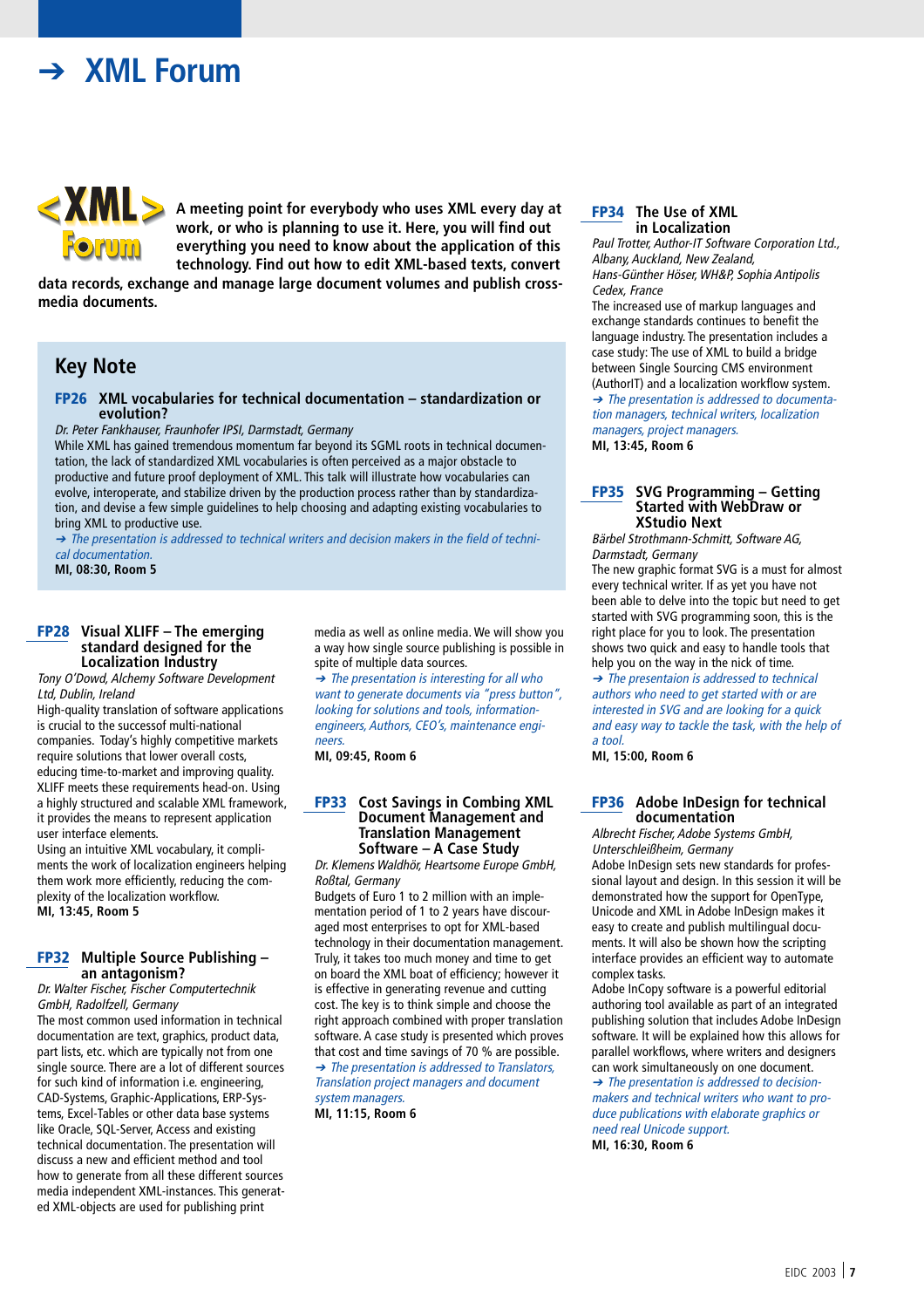### ➔ **ContentManagement Forum**

#### **FP37 Added Value Potentials in XMLbased Publishing-Workflows**

Jürgen Haas, Advent 3B2 GmbH, Konstanz, **Germany** 

XML is not a hype anymore. It's mature technology and a widely accepted standard with high regard. However, in many cases you have to find the answer to the question was the investment in an XML-based solution worth the money and where the additional profit should come from? This presentation shows the real potentials behind XML. Not to forget that XML should be the means to an end not the means in itself. Using practical examples the presentation shows how XML data gets enriched or how you create extra value for your data.

➔ The presentation is addressed to decisionmakers, system managers and consultants. **MI, 17:30, Room 6**

#### **WS 3 Heterogeneous XML Vocabularies – living with diversity.**

Dr. Peter Fankhauser, Ingrid Schmidt, Fraunhofer IPSI, Darmstadt, Germany

Comprehensive Technical Documentation typically involves a variety of sources with differences in format, structure, terminology, and content. Based on concrete application scenarios this workshop will work out how these differences can be overcome by means of XML. Both, technical factors such as complexity and feasibility, as well as cost/benefit considerations will be taken into account.

➔ The workshop is addressed to technical writers and decision makers in the field of technical documentation.

**MI, 13:45, Room 10 (Workshop in English) MI, 16:30, Room 10 (Workshop in German) DO, 08:45, Room 10 (Workshop in German)**

**Forum** 

**Content Management** The content management forum provides you **with information about the efficient use of content management systems. You can also**

**find out everything about the multilingual dimension of content management, about cross-media publishing, the economic viability of CMS and how you can optimise your processes with automated workflows.**

### **Key Note**

#### **FP38 Are you ready for content management?**

Dr. JoAnn T. Hackos, The Center for Information-Development Management, Denver, USA Many organizations have begun to evaluate content management to increase writer productivity and decrease information-development costs. Unfortunately, not every organization is ready to pursue content management. We identify six critical factors that must be examined to assess readiness. Dr. Hackos explains the critical factors and relates them to the Information Process Maturity Model (IPMM). The IPMM aids in planning the changes needed to maintain a costeffective and creative organization.

**DO, 09:45, Room 4**

#### **FP43 Step-by-Step Single-Sourcing**

Elke Grundmann, Comet Communication GmbH, München, Germany

The volume of information we deal with on a daily basis is increasing. For this reason, we are constantly looking for solutions that help us to organize different sources of data or content. Single-sourcing is emerging as one of the most accepted methods for handling different forms of information content. But how do we go about devising a single-sourcing scheme? Are complex techniques necessary? Can I reuse existing information content? And what about localization? This presentation covers the basic steps involved in implementing a single-source solution, designed to meet a specific company's requirements.

➔ The presentation is addressed to technical writers and managerial staff who want to save time and money by implementing single-sourcing.

**DO, 11:15, Room 5**

#### **FP44 Costs, deadlines, quality levels – Language services as a catalyst for optimisation**

Dr. Michael Schaffner, euroscript Language Services GmbH, Berlin, Germany For legal and marketing reasons, foreign-language technical documentation must meet high standards of quality. The right balance has to be found in the "magic triangle" of costs, deadlines and quality. With Multilingual Content Management, users can expect high quality along with optimal punctuality and economy. However, linguistic services are to be seen as an integral

part of the CMS process, and language requirements have to be considered. The presentation will discuss the most important recommendations.

➔ The presentation is addressed to Heads of Technical Documentation/Translation, Heads of Procurement of Services, Heads of IT Management.

**DO, 12:15, Room 8**

#### **FP45 Challenges and Solutions for Multilingual Content Management**

Sukumar Munshi, Bowne Global Solutions, Sindelfingen, Germany

Despite the numerous tools and solutions around Content Management, multilingual content management projects remain a challenge. Some companies, while reorganizing their publishing processes, have adopted content management solutions early. Not always with the expected results.What is the best way to introduce Content Management Systems? What are the key concepts? Which components and tools are needed? This presentation will also feature Globalisation Management Systems, Terminology, Machine Translation and Translation Memories, controlled Languages amongst other topics. We will find answers to the questions listed above and present actual concepts and solutions in theory and practice.

➔ The presentation is addressed to project managers, everybody interested in the subject. No special knowledge required, knowledge of XML and translation of advantage. **DO, 15:00, Room 5**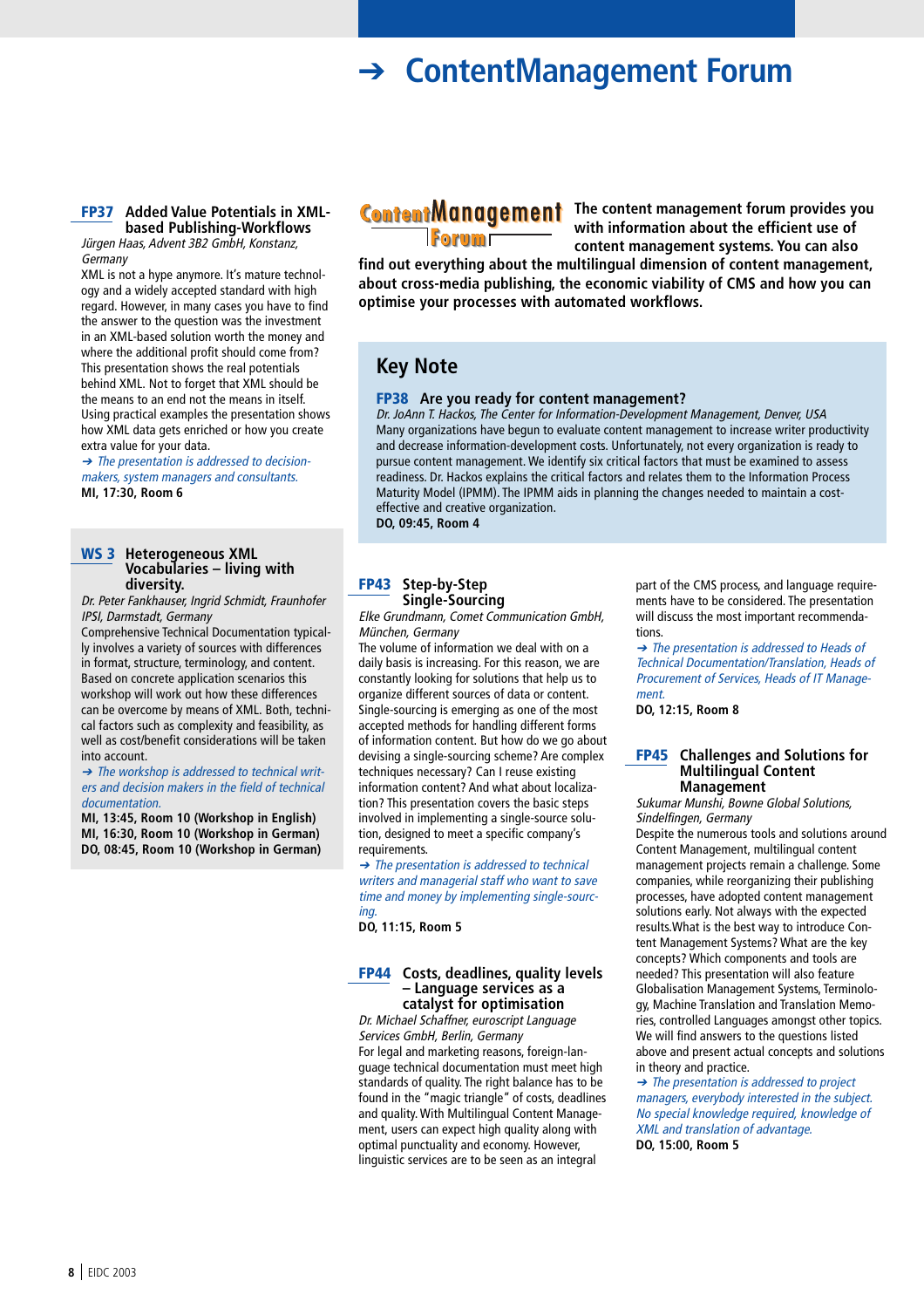### ➔ **Usability Forum**

#### **FP46 eCollaboration – The Review Cycle made easy with an XML Content Management System**

Jean Mercedes Hamilton, SPX Valley Forge T.I.S. GmbH, Garching-Hochbrück, Germany For many organizations, collaboration means printing out documents, reviewing and writing on them, and submitting the marked up papers. This requires massive use of paper, as well as the manpower to collate comments and keep track of changes. More importantly, paper can be lost. The purpose of this presentation is to demonstrate a new method of electronic document collaboration and revision that can be incorporated into an XML authoring system with workflow.

➔ The presentation is addressed to Managers, Project Managers and all people looking to optimize their review cycles. **DO, 16:00, Room 5**

#### **FP47 Web site translation using a Content Management System**

Bertrand Gillert, Locasoft GmbH, Bonn, Germany This is how web site translation is done most of the time: translators receive files in Word or Excel format (either copies of the web site or extracted text), rarely the HTML files themselves. Hence translators could delete code, translate text, which should not be translated, etc. Copying text from Word files back into the HTML files by non-native speakers could result in serious mismatches. And web site administrators have to keep track of every piece of text that gets updated or is created from scratch.

➔ The presentation is addressed to Web site designers, authors, translators, web site and IT administrators.

**DO, 17:00, Room 5**

#### **WS 4 Evaluating process maturity**

Dr. JoAnn T. Hackos, The Center for Information-Development Management, Denver, USA Dr. Hackos will review in depth the Information Process Maturity Model (IPMM) and help attendees to evaluate the maturity of their organizations. The IPMM describes the eight key practices that define process maturity: organizational structure, information design, planning, estimating and scheduling, hiring and training, cost control, quality assurance, and user understanding. The five levels of process maturity assist organizations in planning organizational change.

**MI, 13:45, Room 11 MI, 16:30, Room 11**

**DO, 15:00, Room 11**



**Usability** – In our forum on usability, you can learn everything **about user-friendly User Interfaces (GUIs), the latest engineering methods and current test and evalua-**

**tion procedures. Our experts will inform you about the product perspective of the users and about user behaviour.**

### **Key Note**

#### **FP48 User Centered Design: What, Why and When**

Matthias Rauterberg, Technical University Eindhoven, The Netherlands User-centred design (UCD) delivers design principles for those who are responsible for developing interactive software solutions. This approach involves a number of key activities throughout the development of the software including realising user-tests, obtaining user-feedback and redesigning. We differentiate between two views to UCD: the product view and the process view. The product view deals with the interaction style (kinds of operations, interaction structure, input/output technique) of a product. With a better understanding of the strengths and weaknesses of different interaction styles, we can conduct optimal targeted usability evaluations and tests. The process view covers all methodological issues of a UCD approach. **DO, 09:45, Room 6**

### **FP52 Multimedia and the Web: Attractive or just Annoying?**

### Prof. Alistair Sutcliffe,

University of Manchester, UK Designing attractive web sites involves choice of content, selection of appropriate media, and presenting a clear message. Brand, visual style and aesthetic design play important roles, while usability and clear navigation are also essential. Design guidelines for motivating and attracting users are described, including projecting personality by human computer conversations that influence the user's perception of content. The effect of exciting content, aesthetic style and interactive design on human psychology is reviewed, covering arousal, emotion and attention.

➔ The presentation is addressed to Web Designers, User interface Designers, Academic Researchers in HCI. **DO, 11:15, Room 7**

#### **FP53 The actual status of the legislation in HCI in Europe**

Prof. Dr. Christian Stary, Universität Linz, Austria The lecture will focus on the effects of regulating work practices with interactive technologies. It will be discussed how European regulations shape the design and production of software as well as work processes. The most influential directives will be traced and revisited in the context of user acceptance and economic impacts. A summary of lessons learnt will conclude the talk.

➔ The lecture addresses interactive system developers as well as occupational usability **engineers.** 

**DO, 12:15, Room 6**

#### **FP54 Creating Personas to Focus on Your Users**

Paula Berger, Paula Berger Consulting, Reading, USA

This session provides an overview of the use of personas in a product development environment. It explains how, why, and when personas are useful,and offers examples of their implementation in various environments. We'll also look briefly at the process of developing personas and discuss how you can implement the use of personas with your product team. **DO, 12:15, Room 7**

#### **FP55 Quantifying usability**

Tim Bosenick, SirValUse Consulting GmbH, Hamburg, Germany

Quantifying usability gets more and more important. For example, there will be a norm (IEC 62A/ 403) in the area of medical equipment that wants usability to be integrated in the development process; in the telecommunications industry, investments in usability are to be controlled and evaluated. This presentation intends to show how a scheme of usability-metrics can be developed that is independent of a product. A showcase will be included, advantages and possibilities to optimise the metrics will be discussed. ➔ The presentation is addressed to people who work on the development of electronic interfaces and their manuals.

**DO, 15:00, Room 7**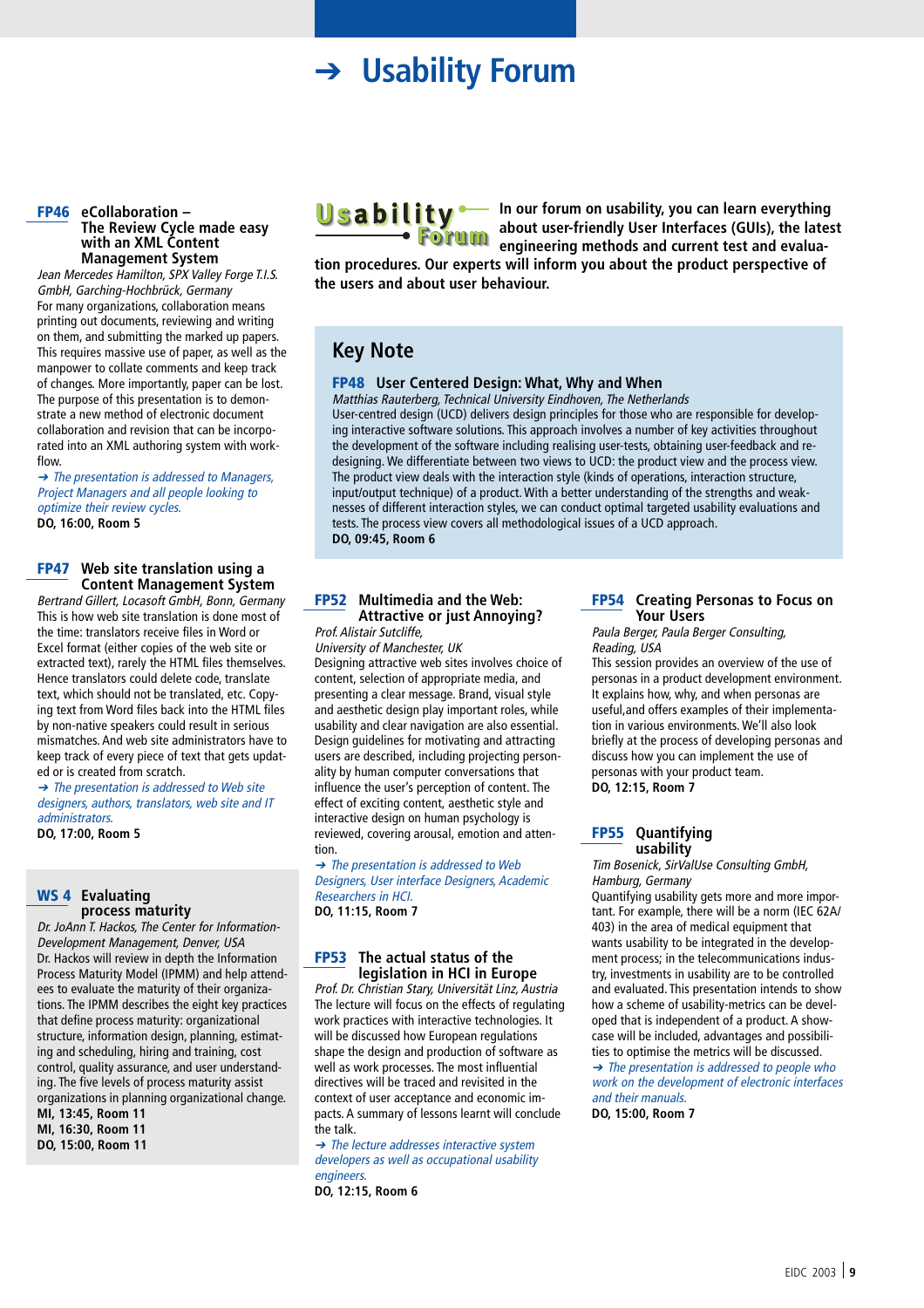#### **FP56 Designing user-friendly instructions**

Marie-Louise Flacke, Paris, France Friendly instructions are essential to the user. Users do not want to read manuals, they want to use the product. When users do open the manual they are already in trouble: they can't use the product and need help. How to help the users? Providing users with clear instructions will help them perform the task they want to do. Clear instructions are based on: pertinent titles, introduction sentences, subject definition, verb preponderance, short and precise sentences, lists and steps. Clear and user-friendly instructions benefit to companies as they prevent maintaining a costly hotline.

➔ The presentation is addressed to technical writers, trainers for technical writers. **DO, 15:00, Room 8**

#### **FP57 From usability to creative experience**

Annica Bray, Maria Nordmark, WebBrand AB, Skelleftea, Sweden

From usability to creative experience, what makes a user interested? Entertainment, education or engagement. How to design edutainment from a producer's perspective where escapism and esthetic aspects have to be considered to succeed. The user has to get the experience he or she is expecting to get. A collaboration between university and producers will be presented, can fun be measured?

➔ The presentation is addresed to Purchasers of multimedia productions from production companies, Producers of multimedia, People working with usability, End customers. **DO, 16:00, Room 7**

#### **FP58 From thinking about the user to working with the user**

Dr. Jens Manzke, Bernd Figge, Dr. Maria Brielmann, dSPACE GmbH, Paderborn, Germany dSPACE GmbH, a manufacturer of complex simulation software, invests considerable time in internal expert groups evaluating its user documentation. The User Documentation department explored two evaluation methods that promise to be more user-centered and possibly less expensive. First they took the opportunity of a User Conference to talk to users directly and hold a survey. Then a usability test was performed, bringing the company's own employees and modest test equipment into play. The paper presents the experience gathered.

➔ The presentaion is addressed to technical authors, user documentation managers. **DO, 17:00, Room 7**

#### **WS13 User-Centered Design in Technical Communication**

Peter J. Bogaards, BogieLand, RM Bussum, The Netherlands

The success of any (technical) document is derived from its use. People will use documents based upon their needs, wants, and intentions. In this workshop, you will get familiar with the UCD approach and learn how to apply this approach in technical communication projects. Several related methods and techniques will be highlighted and discussed as well as organizational issues.

**MI, 13:45, Room 13 MI, 16:30, Room 13 DO, 11:15, Room 13**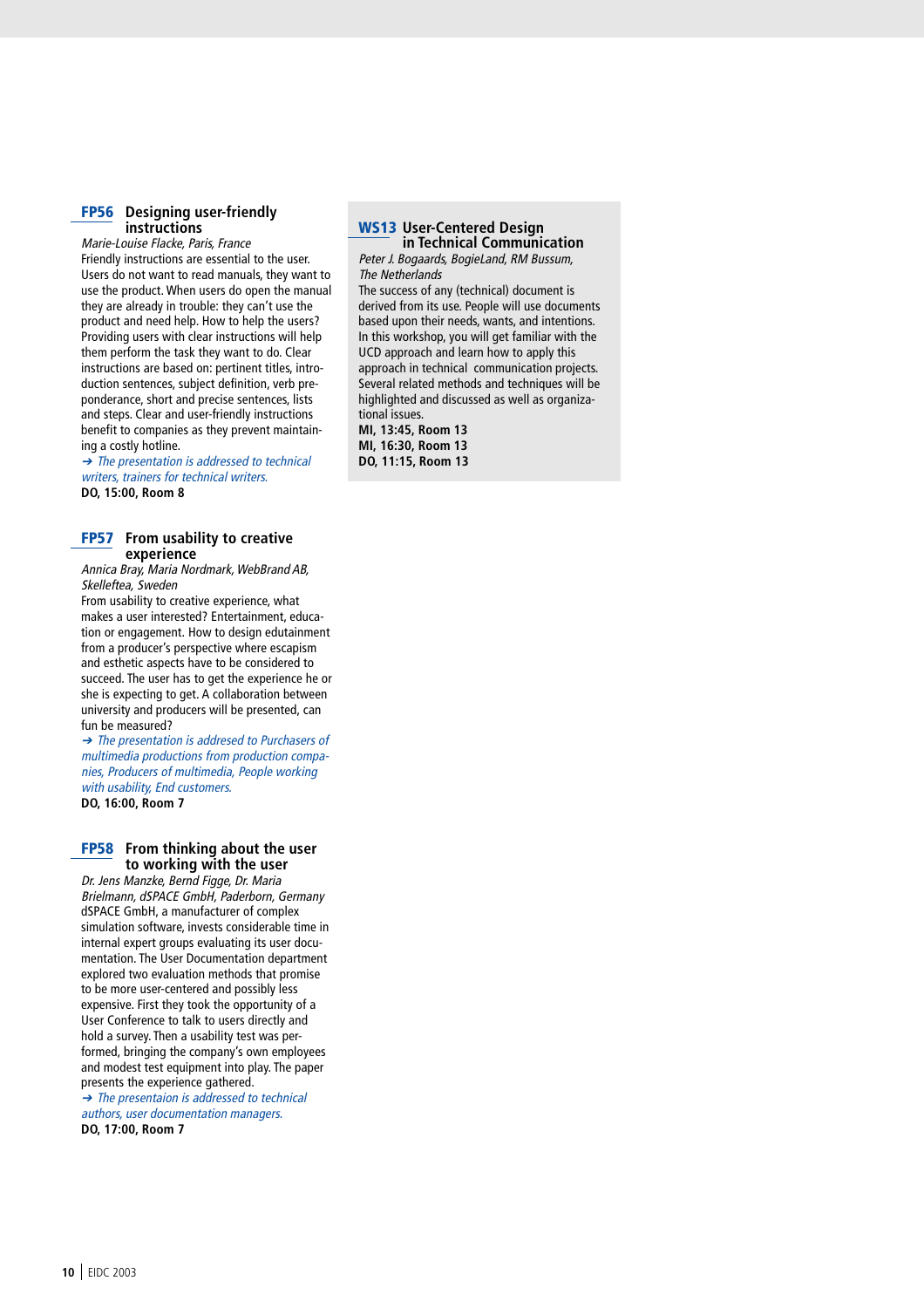# ➔ **Room Layout**









### **Forum Presentations**

| FP <sub>1</sub> | The future of Help? Nine trends in online       |  |
|-----------------|-------------------------------------------------|--|
|                 |                                                 |  |
| FP 7            | Seven golden rules of online Help design  4     |  |
|                 |                                                 |  |
| FP <sub>8</sub> | Evaluating the Usability of Software User       |  |
|                 |                                                 |  |
| FP 9            | Getting information to your customers  4        |  |
| <b>FP10</b>     | Online Help: It's Online, But Does It Help? . 4 |  |
| <b>FP11</b>     | Indexing Online Information  4                  |  |
| <b>FP12</b>     | How Users Access Online Help - Problems         |  |
|                 |                                                 |  |
|                 |                                                 |  |
| <b>FP13</b>     | An overview and comparison of                   |  |
|                 | more than 100 help authoring tools  4           |  |
| <b>FP14</b>     | Localization. What is the big deal?  5          |  |
| <b>FP19</b>     | Unicode: Core concepts in action  5             |  |
|                 |                                                 |  |
| <b>FP20</b>     | Collaborative vs. Deterministic Workflow  5     |  |
| <b>FP21</b>     | <b>Machine Translation Makes Perfect</b>        |  |
|                 |                                                 |  |
| <b>FP22</b>     | LexTerm: Enhancing TM Systems with              |  |
|                 | technical bilingual Dictionaries  6             |  |
|                 | Localization Project Management 6               |  |
| FP23            |                                                 |  |
| FP24            | Managing Vendors - Basic Concepts and           |  |
|                 |                                                 |  |
| <b>FP25</b>     | Going global without losing your way  6         |  |
| <b>FP26</b>     | XML vocabularies for technical documenta-       |  |
|                 | tion - standardization or evolution?  7         |  |
|                 |                                                 |  |
| <b>FP28</b>     | Visual XLIFF - The emerging standard  7         |  |
| <b>FP32</b>     | Multiple Source Publishing -                    |  |
|                 |                                                 |  |
| <b>FP33</b>     | Cost Savings in Combing XML Document            |  |
|                 | Management and TM Software  7                   |  |
| <b>FP34</b>     | The Use of XML in Localization  7               |  |
|                 |                                                 |  |
| <b>FP35</b>     | SVG Programming - Getting Started               |  |
|                 | with WebDraw or XStudio Next  7                 |  |
| FP36            | InDesign for technical documentation  7         |  |
| <b>FP37</b>     | Added Value Potentials in XML-based             |  |
|                 |                                                 |  |
|                 |                                                 |  |
| <b>FP38</b>     | Are you ready for content management?  8        |  |
| <b>FP43</b>     | Step-by-Step Single-Sourcing  8                 |  |
| <b>FP44</b>     | Costs, deadlines, quality levels - Language     |  |
|                 | services as a catalyst for optimisation  8      |  |
| <b>FP45</b>     | Challenges and Solutions for                    |  |
|                 |                                                 |  |
|                 | Multilingual Content Management  8              |  |
| FP46            | eCollaboration - The Review Cycle               |  |
|                 | made easy with an XML CMS  9                    |  |
| FP47            | Web site translation using a CMS  9             |  |
| FP48            |                                                 |  |
| <b>FP52</b>     | Multimedia and the Web:                         |  |
|                 |                                                 |  |
|                 | Attractive or just Annoying?  9                 |  |
| <b>FP53</b>     | The actual status of the legislation            |  |
|                 |                                                 |  |
| <b>FP54</b>     | Creating Personas to Focus on Your Users  9     |  |
| <b>FP55</b>     |                                                 |  |
|                 |                                                 |  |
| <b>FP56</b>     | Designing user-friendly instructions  10        |  |
| <b>FP57</b>     | From usability to creative experience  10       |  |
| <b>FP58</b>     | From thinking about the user to                 |  |
|                 | working with the user  10                       |  |
|                 |                                                 |  |
|                 |                                                 |  |
|                 | Workshops                                       |  |
| WS 1            | Practical guidelines for selecting a            |  |
|                 |                                                 |  |
| WS 2            | How to find the right translation tool  6       |  |
| WS <sub>3</sub> | Heterogeneous XML Vocabularies -                |  |
|                 |                                                 |  |
|                 |                                                 |  |
|                 |                                                 |  |

WS 4 Evaluating process maturity ........................ 9 WS13 User-Centered Design in Technical Communication ......................................... 10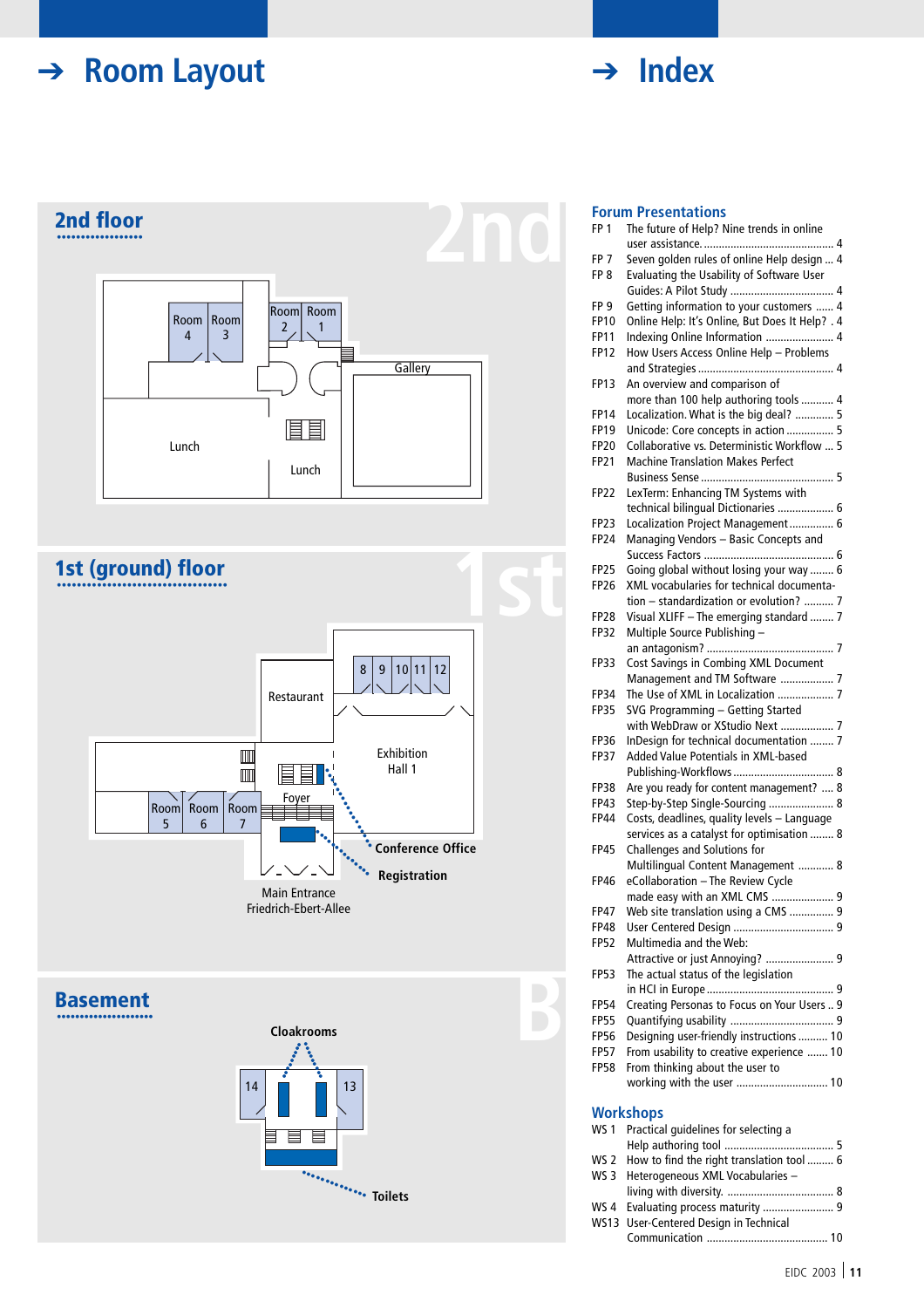# ➔ **Conference Planner**

|                            | <b>OnlineHelp</b><br><b>Forum</b>          |                          | <b>Localisation</b><br>$\rightarrow \bullet \leftarrow$ Forum |                        |                            | <xml><br/><b>Forum</b></xml>             |                                        |           |                               | <b>ContentManagement</b><br><b>TForum</b> | Usability <sup>-</sup><br>Forum |                               |                          |                              |
|----------------------------|--------------------------------------------|--------------------------|---------------------------------------------------------------|------------------------|----------------------------|------------------------------------------|----------------------------------------|-----------|-------------------------------|-------------------------------------------|---------------------------------|-------------------------------|--------------------------|------------------------------|
| Wednesday                  |                                            |                          |                                                               |                        |                            |                                          |                                        |           |                               |                                           |                                 |                               |                          |                              |
| 08:30-09:30                | FP 1(1)<br>Pratt                           |                          | FP 14 (3)<br>Henes                                            |                        |                            | FP 26 (5)<br><b>Fankhauser</b>           |                                        |           |                               |                                           |                                 |                               |                          |                              |
| 09:45-10:30                | FP 7(2)<br><b>Ellison</b>                  |                          | FP 19 (4)<br>Freytag                                          |                        |                            | FP 32 (6)<br><b>Fischer</b>              |                                        |           |                               |                                           |                                 |                               |                          |                              |
|                            |                                            |                          | <b>Visit to Exhibition</b>                                    |                        |                            |                                          |                                        |           |                               |                                           |                                 |                               |                          |                              |
| $11:15 - 12:00$            |                                            | FP 8 (2)<br><b>Byrne</b> |                                                               | FP 20 (4)<br>In't Vent |                            |                                          | FP 33 (6)<br>Waldhör                   |           |                               |                                           |                                 |                               |                          |                              |
|                            |                                            |                          |                                                               |                        | <b>Lunch Break</b>         |                                          |                                        |           |                               |                                           |                                 |                               |                          |                              |
| 13:45-14:30                | FP 9 (2)<br>Hamilton                       | <b>WS1(8)</b>            | <b>FP 22</b><br>(3)                                           | <b>FP 21</b><br>(4)    | <b>WS 2</b>                | <b>FP 28</b><br>(5)                      | <b>FP 34</b><br>(6)                    |           | <b>WS 3</b>                   | WS 4 (11)                                 |                                 | WS 13 (13)                    |                          |                              |
| 15:00-15:45                | <b>FP 11</b><br><b>FP 10</b><br>(1)<br>(2) | <b>Ellison</b>           | FP 23 (4)<br>Marmé                                            |                        | (9)                        | Strothmann-S.                            | FP 35 (6)                              | (10)      |                               | <b>Hackos</b>                             |                                 | <b>Bogaards</b>               |                          |                              |
| <b>Visit to Exhibition</b> |                                            |                          |                                                               |                        |                            |                                          |                                        |           |                               |                                           |                                 |                               |                          |                              |
| 16:30-17:15                | FP 12 (2)<br>WS 1 (8)<br>Schweibenz        |                          | FP 24 (4)<br>Reichart<br>WS 2 (9)                             |                        |                            | FP 36 (6)<br><b>Fischer</b><br>WS 3 (10) |                                        | WS 4 (11) |                               | WS 13 (13)                                |                                 |                               |                          |                              |
| 17:30-18:15                | FP 13 (2)<br>Meijer                        | <b>Ellison</b>           | FP 25 (4)<br>Hoffmann                                         |                        | Zerfaß                     |                                          | FP 37(6)<br>Fank./Schm.<br><b>Haas</b> |           | <b>Hackos</b>                 |                                           | <b>Bogaards</b>                 |                               |                          |                              |
| <b>Thursday</b>            |                                            |                          |                                                               |                        |                            |                                          |                                        |           |                               |                                           |                                 |                               |                          |                              |
| 08:45-09:30                | WS 2 (9)<br>WS 1 (8)<br>WS 3 (10)          |                          |                                                               |                        |                            |                                          |                                        |           |                               |                                           |                                 |                               |                          |                              |
| 09:45-10:30                | Ellison                                    | Zerfaß<br>Fank./Schm.    |                                                               |                        | FP 38 (4)<br><b>Hackos</b> |                                          | FP 48 (6)<br>Rauterberg                |           |                               |                                           |                                 |                               |                          |                              |
|                            |                                            |                          |                                                               |                        | <b>Visit to Exhibition</b> |                                          |                                        |           |                               |                                           |                                 |                               |                          |                              |
| $11:15 - 12:00$            |                                            |                          |                                                               |                        |                            |                                          |                                        |           |                               | FP 43 (5)<br>Grundmann                    |                                 | FP 52 (7)<br><b>Sutcliff</b>  |                          | <b>WS 13</b>                 |
| 12:15-13:00                |                                            |                          |                                                               |                        |                            |                                          |                                        |           | FP 44 (8)<br><b>Schaffner</b> |                                           | <b>FP 53</b><br>(6)             | <b>FP 54</b><br>(7)           | (13)                     |                              |
| <b>Lunch Break</b>         |                                            |                          |                                                               |                        |                            |                                          |                                        |           |                               |                                           |                                 |                               |                          |                              |
| 15:00-15:45                |                                            |                          |                                                               |                        |                            |                                          |                                        |           |                               | FP 45 (5)<br>Munchi                       | WS 4 (11)                       | FP 56 (8)<br>Flacke           |                          | FP 55 (7)<br><b>Bosenick</b> |
| 16:00-16:45                |                                            |                          |                                                               |                        |                            |                                          |                                        |           |                               | FP 46 (5)<br><b>Hamilton</b>              | <b>Hackos</b>                   |                               | FP 57 (7)<br><b>Bray</b> |                              |
| 17:00-17:45                |                                            |                          |                                                               |                        |                            |                                          |                                        |           | FP 47 (5)<br>Gillert          |                                           |                                 | FP 58 (7)<br>Manzke/Brielmann |                          |                              |

**Event types**

**FP** Forum Presentation **WS** Workshop

#### **Note**

Room numbers are indicated in brackets.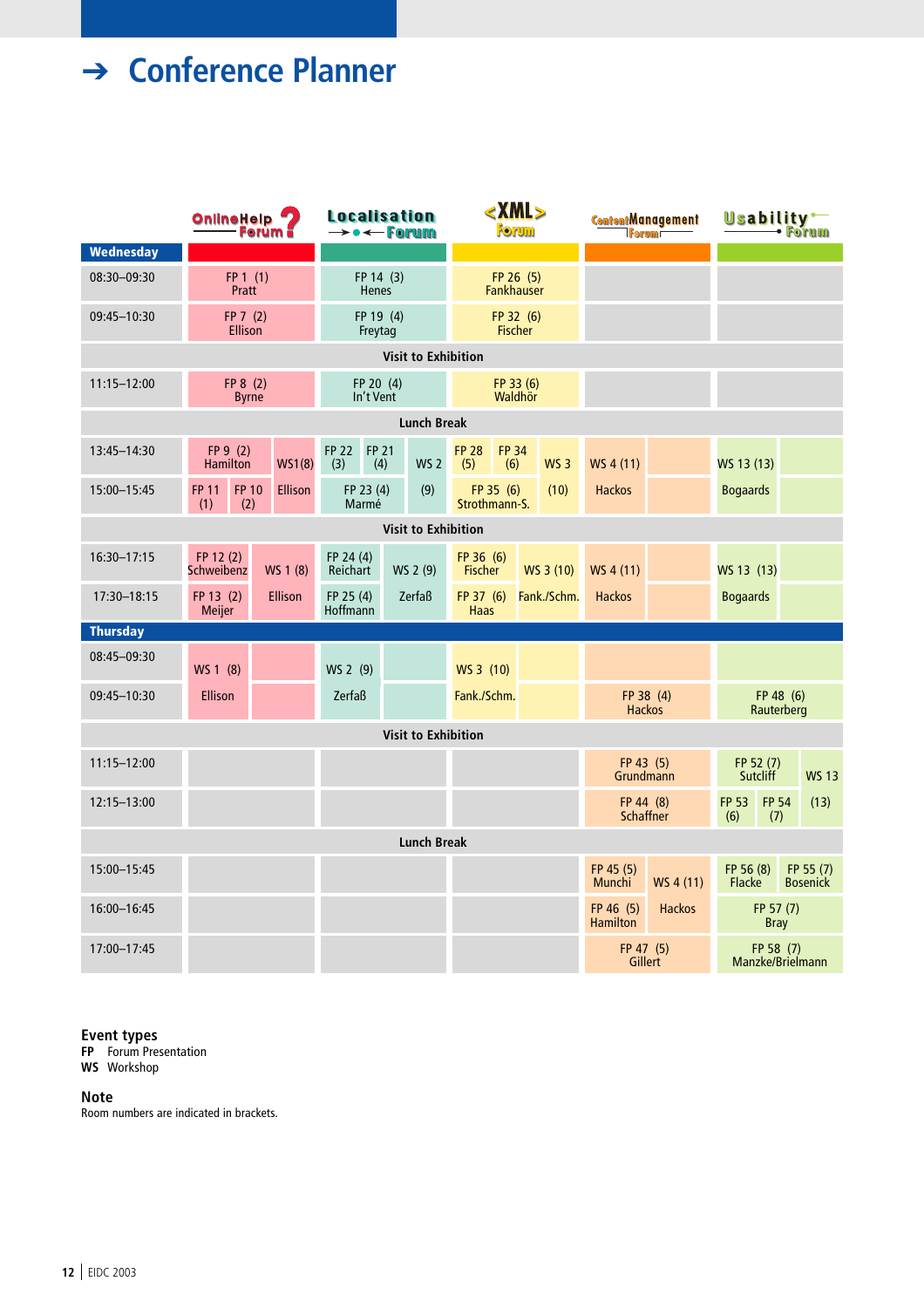## ➔ **Speakers**

#### **Berger, Paula**

now an independent consultant based in the US and Italy, Paula spent 19 years at SOLUTIONS, a technical communication training and consulting company she co-founded. She developed and ran seminars and conferences worldwide. Paula has given presentations and taught classes on technical communication and publications management topics throughout the world. She is a Fellow of the Society for Technical Communication.  $\rightarrow$  S. 4, 9

#### **Bogaards, Peter J.**

With over 15 years of experience in information design, information architecture, and usercentered design, Peter J. Bogaards is a recognized leader in the international information design community. He worked for Razorfish Europe and Informaat and was responsible for developing intentional user experiences for clients such as Vodafone and IBM.  $\rightarrow$  S. 10

#### **Bosenick, Tim**

study of sociology (with emphasis on methodology and statistics), freelancer within market research and design agencies, foundation of SirValUse Consulting GmbH in 2000: consulting on usability, methodology and statistics.  $\rightarrow$  5.9

#### **Bray, Annica**

former Manager of Paregos, one of Swedens most awarded web agencies has worked in world wide projects for Eniro, Ericsson, Skandia, the Nobel Foundation, the Swedish government and EU2004. She was responsible for a production for SEBs showroom at the Hannover exhibition in 2000. ➔ S. 10

#### **Byrne, Jody**

BA in translation, PgCert. in translation pedagogy, engaged in PhD research in technical communication, HCI & usability, lecturer in technical translation at Dublin City University, professional translator (DE/ESEN), technical writer & localiser.  $\rightarrow$  S. 4

#### **Ellison, Matthew**

is a UK-based independent trainer and consultant specializing in user assistance design, tools, and technology. He has ten years experience of developing online Help, and is a popular speaker throughout the USA and Europe.  $\rightarrow$  S. 4, 5

#### **Enderstein, Michael C.**

is a dual citizen from the US with a good knowledge of mechanical engineering and excellent German language skills. The foreign languages salesman founded "BfTK" in 1996 as an expert on TM software and is currently extending that expertise to authoring tools and online help.  $\rightarrow$  S. 4

### **Fankhauser, Dr. Peter**

is a researcher at Fraunhofer IPSI, founder of the XML Competence Center at IPSI, and active member of the W3C-XML Query working group. His main field of interest is the practical deployment of XML for the integration of heterogeneous processes.  $\rightarrow$  S. 7, 8

#### **Fischer, Albrecht**

Dipl.-Volksw., Dipl.-Kfm., Adobe Certified Expert.  $\rightarrow$  S. 7

#### **Fischer, Dr. Walter**

mathematician is CEO of Fischer Computertechnik GmbH, which he founded in 1985 in Frankfurt. Since more then 15 years he is a specialist in information engineering and enterprise content management. In the beginning of 1990 Fischer Computertechnik designed one of the first authoring tools for content creation and content management in Germany. Dr. Fischer is also a member of the "mumasy committee" of VDMA.  $\rightarrow$  S. 7

#### **Flacke, Marie-Louise**

is currently involved in the network security and air traffic control fields. She designs instruction manuals and corporate style guides, and performs documentation audits. She also provides translators and terminologists with tutorials on technical writing.  $\rightarrow$  S. 10

#### **Freytag, Asmus**

is the Technical Vice President of the Unicode Consortium and a key contributor to the development of the Unicode Standard. He offers consulting services and seminars on software globalization to clients worldwide.  $\rightarrow$  S. 5

### **Gillert, Betrand**

Software localizer for almost 20 years, programmer, translation tools expert (mainly Trados), 4 years as general manager of a multilingual translation agency specialising in technical documentation, web sites, and software.  $\rightarrow$  5.9

### **Grundmann, Elke**

is the managing director of Comet Communication. Her special interest is single-sourcing. As a qualified IT specialist and software developer, she has many years of experience in the planning and implementation of single-source solutions.  $\rightarrow$  5.8

#### **Haas, Jürgen**

Technical and Advent main board director is responsible for R&D and customer services, including documentation, training, support and IT. Together with the sales and project teams he coordinates all technical efforts relating to customer requirements. His main focus is the development of product strategy for the current and future business of Advent and their customers.  $\rightarrow$  S. 8

#### **Hackos, Dr. JoAnn**

is President of Comtech Services, a contentmanagement and information-design firm. She has authored Content Management for Dynamic Web Delivery, Managing Your Documentation Projects, Standards for Online Communication, and User and Task Analysis for Interface Design.  $\rightarrow$  5.8,9

#### **Hamilton, Jean Mercedes**

has been working in the documentation field for over 15 years, the last 8 years have been devoted to improving documentation processes through the use of technologies like XML. Valley Forge develops XML systems for clients such as Ford, BMW, Porsche and Hyundai.  $\rightarrow$  S. 9

#### **Hamilton, Michael**

as the Product Manager for RoboHelp he guides product development. He has been a featured speaker at several national and international industry events and is frequently quoted in technology articles in various trade publications.  $\rightarrow$  S. 4

#### **Hattemer, Dr. phil. Matthias**

founded the documentation services company "dokay" in 2001 in Freiburg, Germany, when he recognized the increasing need for good software manuals and online help. The media research expert has 10 years of experience in software development and knowledge management.  $\rightarrow$  5.4

#### **Henes, Ulrich**

founder and director of the Localization Institute, has been giving presentations and seminars on localisation and internationlisation issues for many years.  $\rightarrow$  S. 5

#### **Höser, Hans-Günther**

Director of a localization company + 10 years of experience in localization and language technology. Managing Director of WH&P, since 1994 speaker in numerous conferences (ex. LISA, localization conferences, workshops ...). Articles in professional magazines (e.g. Multilingual Computing and Technology).  $\rightarrow$  S. 7

### **Hoffmann, Tina**

German, has lived in the UK for 16 years, 12 years experience in computer industry, worked as a translator, localisation consultant and technical author, produces documentation for European and Japanese market, first vice-president of UK chapter of the Society of Technical Communication (STC).  $\rightarrow$  5.6

#### **In't Ven, Nick**

Product Manager Workflow & Process Management TRADOS. ➔ S. 5

#### **Le Meur, Dr. André**

Doctor in computer science. Teaches data modeling to translators and terminologists. Head of the French commission for Computer Applications in Terminology (AFNOR) Contributes to ISO editorial committees for linguistic resources (mainly ISO 16642, 1951, 12620) Collaborating as an expert with Langenscheidt since 1998 about the XMLisation of lexicography works.  $\rightarrow$  S. 6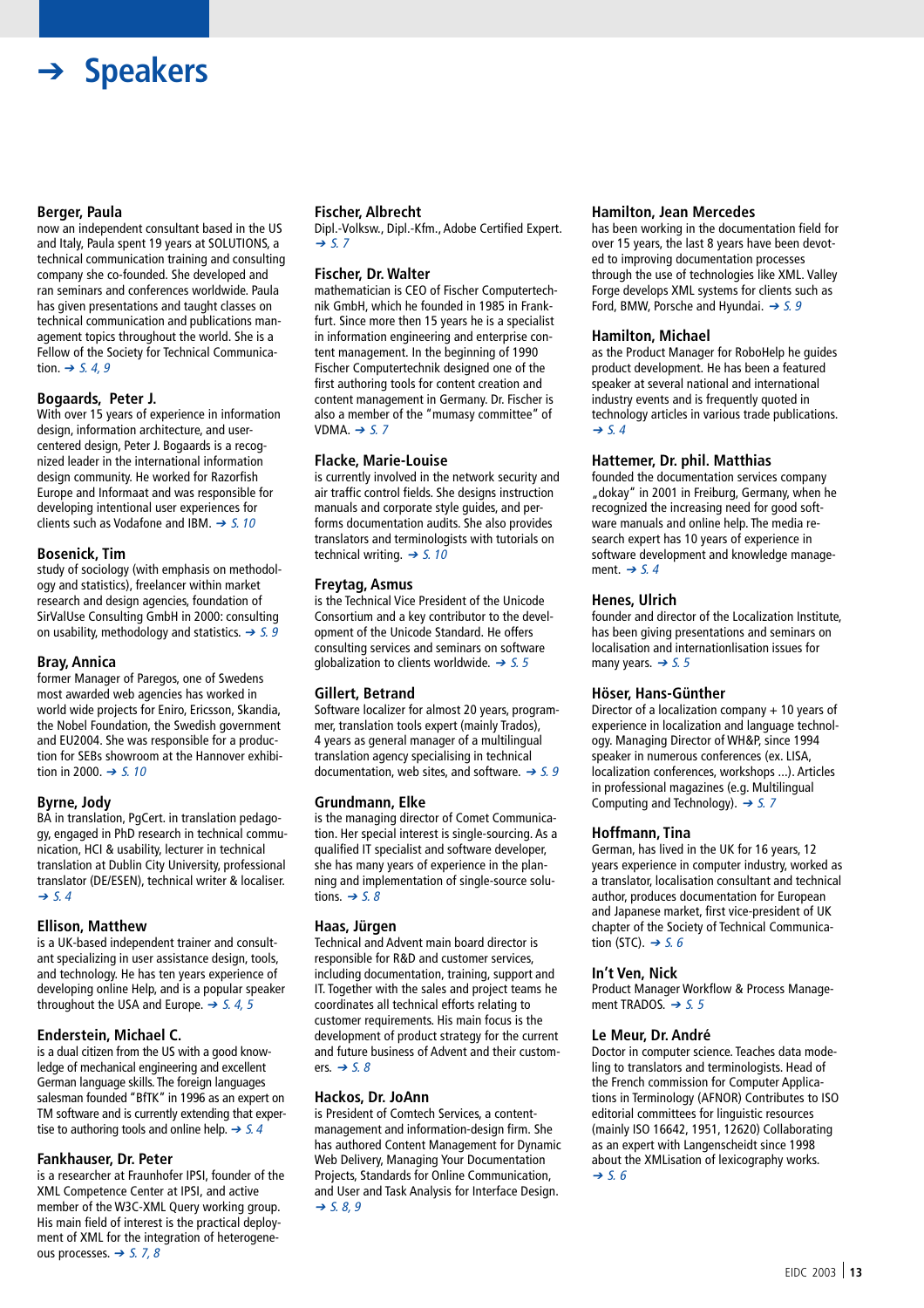#### **Manzke, Dr. Jens**

is a Senior Technical Author at dSPACE GmbH, Paderborn. He plans and writes documentation for print and online media in the field of simulation software. A mechanical engineer, he gained his PhD in software ergonomics and has worked as a technical author since 1999.  $\rightarrow$  S. 10

#### **Marmé, Dr. Ursula**

started her career in localization in 1994, as project manager for a localization company. She was entrusted with several complex localization projects for clients like Microsoft, Borland, and SDRC. In 1998, she joined Logos as Customer Relationship Manager and familiarized herself with MT technology. Currently, she is Managing Director of the German subsidiary of the Dutch L&L, a localization company based in the Netherlands.  $\rightarrow$  S. 6

#### **Meijer, Robert**

started his career at Shell International where he worked for a period of 20 years. Since 1992 he was parttime involved in the creation of online help systems. In 1994 he started as an independent consultant and trainer for online documentation. He is an active member of a number of HAT user lists. This year he cofounded Affixion BV, a company providing context sensitive information the easy way.  $\rightarrow$  5.4

#### **Munshi, Sukumar**

is working on XML/SGML topics since many years. After working for Publishing and Consulting companies, he joined Bowne Global Solutions 2001. Since then, the main focus of his work is to provide multilingual solutions to customers.  $\rightarrow$  S. 8

#### **O'Downd, Tony**

'87–'91 Principle Software Development Engineer at Lotus Development Corp.; '91–'94 Technology Manager at Symantec Corp.; '95–'00 Executive Vice President at Corel Corp. LTD; '00–today CEO at Alchemy Software. BSC Computer Science. Taught Microprocessor Design and Assembly Language at Trinity College Dublin.  $\rightarrow$  5.7

#### **Pratt, Ellis**

has nearly ten years experience working on documentation projects. He has provided account management for central government intranet roll-outs, documentation for SAP implementations, as well as countless Help files and user manuals for software packages. Ellis worked for documentation specialists TMS and Digitext, prior to co-founding Cherryleaf Limited. He has a BA in Business Studies and is an associate member of the British Computer Society.  $\rightarrow$  S. 4

#### **Rauterberg, Prof. Dr. Matthias**

was a senior researcher and lecturer for 'humancomputer interaction' and 'usability engineering' at the Swiss Federal Institute of Technology (ETH) and at the University of Zurich. He was the head of the Man-Machine Interaction research group (MMI) at the Department of Industrial Engineering (ETH). PhD in Computer Science/ Mathematics. Now full professor for 'Human Communication Technology' at the research group 'User-Centered Engineering' at the Department Industrial Design of the Technical University Eindhoven (The Netherlands).  $\rightarrow$  S. 9

#### **Reichart, Bettina**

joined Oracle Germany in 1989 and spent alltogether 14 years in the wider area of localization. Currently Regional Manager Vendor & Language Services, managing a team of 16 Language Specialists in Central & Eastern Europe and a group of vendors translating the Oracle eBusiness Suite into 9 languages.  $\rightarrow$  5.6

#### **Schaffner, Dr. Michael**

Managing Director of euroscript Language Services GmbH; Phd in Polygrafy; teaching media technology at the HTWK Leipzig, many years of experience in research, writing and consulting in Technology / Workflow Management for Crossmedia-Publishing.  $\rightarrow$  S. 8

#### **Schmidt, Ingrid**

is vice division manager and researcher at Fraunhofer-IPSI dealing with ontology-based systems and knowledge management. From 1988 to 1993 she worked in the field of SGML-based application development and consulting for two different companies in Germany and partly in Sweden. Between 1993 and 2003 she was independent consultant, information architect, and trainer for SGML/XML-based (and related standards) publishing, for both, industry and research. Until 2001 she was also regularly teaching classes at the German Linguistic and the Computational Linguistic department of Heidelberg University.  $\rightarrow$  S. 8

#### **Schweibenz, Werner**

is adjunct faculty for usability and human-computer interaction with the University of Saarland. His usability research includes evaluation of documentation, mobile phones and Web sites.  $\rightarrow$  S. 4

#### **Stary, Prof. Dr. Christian**

is currently full professor in Business Information Systems at the University of Linz, Department of Business Information Systems, Communications Engineering division. He achieved his PhD in Conceptual Modeling of Human-Computer Interaction at the Vienna University of Technology in 1988, and was promoted for associate professor in 1993 there ('Habilitation')before becoming full professor in 1995 in Linz. He has held several visiting professorships in Europe and the US. His main interest is the methodological integration of HCI-design with structured

development techniques from software and knowledge engineering. He has been and still is principle investigator in national and international projects, such as AVANTI (EU-ACTS program) or SCALEX (EU-IST program).  $\rightarrow$  5.9

#### **Strothmann-Schmitt, Bärbel**

has been working for three years as a documentation engineer exclusively in the field of XML. Before she was working for many years in the fields of technical documentation and software localisation. ➔ S. <sup>7</sup>

#### **Sutcliffe, Alistair**

Professor of Systems Engineering with 20 years research experience in Human Computer Interaction, Multimedia and Interactive Systems Design, 200 + publications including 9 books, editor of ISO 14915 Multimedia UI Design Standard, part 3.  $\rightarrow$  5.9

#### **Trotter, Paul**

is the founder and CEO of AuthorIT Software Corporation, manufacturer of AuthorIT. Paul is a sought-after presenter at documentation conferences worldwide. AuthorIT is a leading content management solution, and is now used in over 50 countries by companies from a wide range of industries.  $\rightarrow$  S. 7

#### **van der Meer, Jaap**

co-founder and partner of Cross Language. Started a translation company in The Netherlands in 1980. In 1987 he published the first desk-top translation memory software. He was the initiator of the Localisation Industry Standards Association (LISA) in 1990. He co-founded the SAE TopTec Multilingual Communications Conference for the automotive industry. He published a magazine on language technologies in the 1980s and 1990s and he was president and CEO of ALPNET, one of the largest service companies in the localization and globalization services market, from 1995 till 2001.  $\rightarrow$  S. 5

#### **Waldhör, Dr. Klemens**

Development of various TM systems (Euramis (EU), Eptas/Globelix (EP/Alpnet), Araya (Heartsome), of software for terminology management (OpenNatTerminologyManager), document management (DocTrans). Managing director of CTO Heartsome, Germany/Singapore. ➔ S. <sup>7</sup>

#### **Zerfaß, Angelika**

holds a degree in translation for Chinese and Japanese, but has shifted her focus to training and technical support for translation tools beginning 1997. Since 2000 she is working freelance as trainer and consultant for translation tools and related processes.  $\rightarrow$  5.6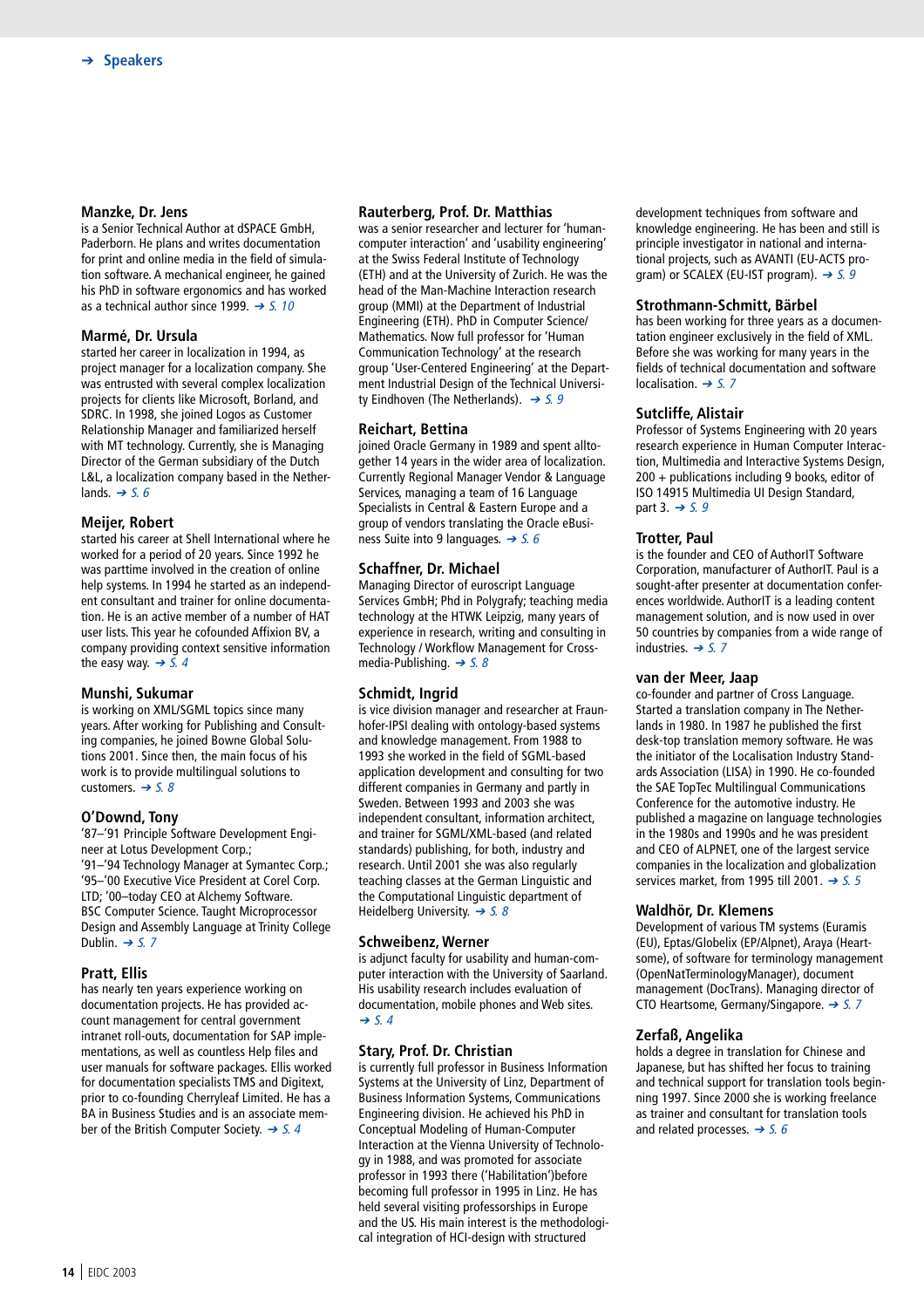➔ **Exhibitors Directory**

**4-Text GmbH, Berlin** ➔ www.4-text.de

**Acolada GmbH, Nürnberg** ➔ www.acolada.de

**Advent 3B2 GmbH, Konstanz** ➔ www.3b2.com

**AFFIXION B.V., Heemstede** ➔ www.affixion.com, www.contextsensitivity.com

**AHEAD Software AG – across –, Karlsbad** ➔ www.across.net

**ARAKANGA GmbH, Hanau** ➔ www.arakanga-gmbh.de

**AuthorIT Sofware Corporation, Auckland, New Zealand**  $\rightarrow$  www.author-it.com

**BDÜ, Bundesverband der Dolmetscher und Übersetzer e.V., Berlin** ➔ www.bdue.de

**BfTK, Reinfeld** ➔ www.BfTK.de

**Bowne Global Solutions GmbH, Wuppertal** ➔ www.bowneglobal.com

**CARSTENS + PARTNER GmbH, München** ➔ www.carstens-techdok.de

**cognitas GmbH, Ottobrunn** ➔ www.cognitas.de

**ComponentOne LLC, Pittsburgh, USA** ➔ www.componentone.com Together with: **HoT – House of Tools GmbH, Bremen** ➔ www.hottools.de

**Comet Computer GmbH und Comet Communication GmbH, München** ➔ www.comet.de, www.comet-comm.de

**CORENA Deutschland GmbH, Frankfurt am Main** ➔ www.corena.de

**Digital Print Group O. Schimek GmbH, Erlangen** ➔ www.digital-print-group.de

**DIN Deutsches Institut für Normung e.V.,Berlin** ➔ www.din.de

**docConsult GmbH, Bonn** ➔ www.docconsult.de

**docufy GmbH, Nürnberg** ➔ www.docufy.de

**DSC, Document Service Center Technische Übersetzungen u. Software-Lokalisierung GmbH, Berlin** ➔ www.dsc-translation.de

**Docware GmbH, Fürth** ➔ www.docware.de

**dokay GmbH, Freiburg** ➔ www.dokay.de

**eHelp Corp., Vista, USA** ➔ www.ehelp.com

**empolis GmbH, Gütersloh** ➔ www.empolis.com

**Eskenazy Translations, Essen** ➔ www.eskenazy-translations.de

**euroscript Language Services GmbH, Berlin euroscript Deutschland GmbH, Berlin euroscript Switzerland AG** ➔ www.euroscript.de – www.euroscript.ch

**EXACT! Sprachenservice und Informations-management GmbH, Mannheim** ➔ www.exact-gmbh.com

**Fischer Computertechnik GmbH, Radolfzell** ➔ www.fct.de

**GRUPP Technische Dokumentation, Winterbach** ➔ www.j-grupp.de

**H.C. Top Systems B.V., Panningen, Niederlande** ➔ www.topsystems.com

**HEITEC AG, Erlangen, Niederlassung Crailsheim** ➔ www.heitec.de

**Hype Softwaretechnik GmbH, Bonn** ➔ www.hype.de

**IDE – Ingenieur- u. Dokumentationsbüro Ershady GmbH, Pforzheim** ➔ www.idegmbh.de

**Ing.-Büro C. Spreuer, Wiesbaden** ➔ www.spreuer.com

**INGTECH GmbH, Viersen** ➔ www.ingtech.de

**ITEDO Software GmbH, Hennef** Siehe Toolpräsentation T 22, Seite 39. ➔ www.itedo.com

**itl – Institut für technische Literatur AG, München**

➔ www.itl.de, www.itl-akademie.de

**KONZEPT GmbH, Schortens**

➔ www.konzept-info.de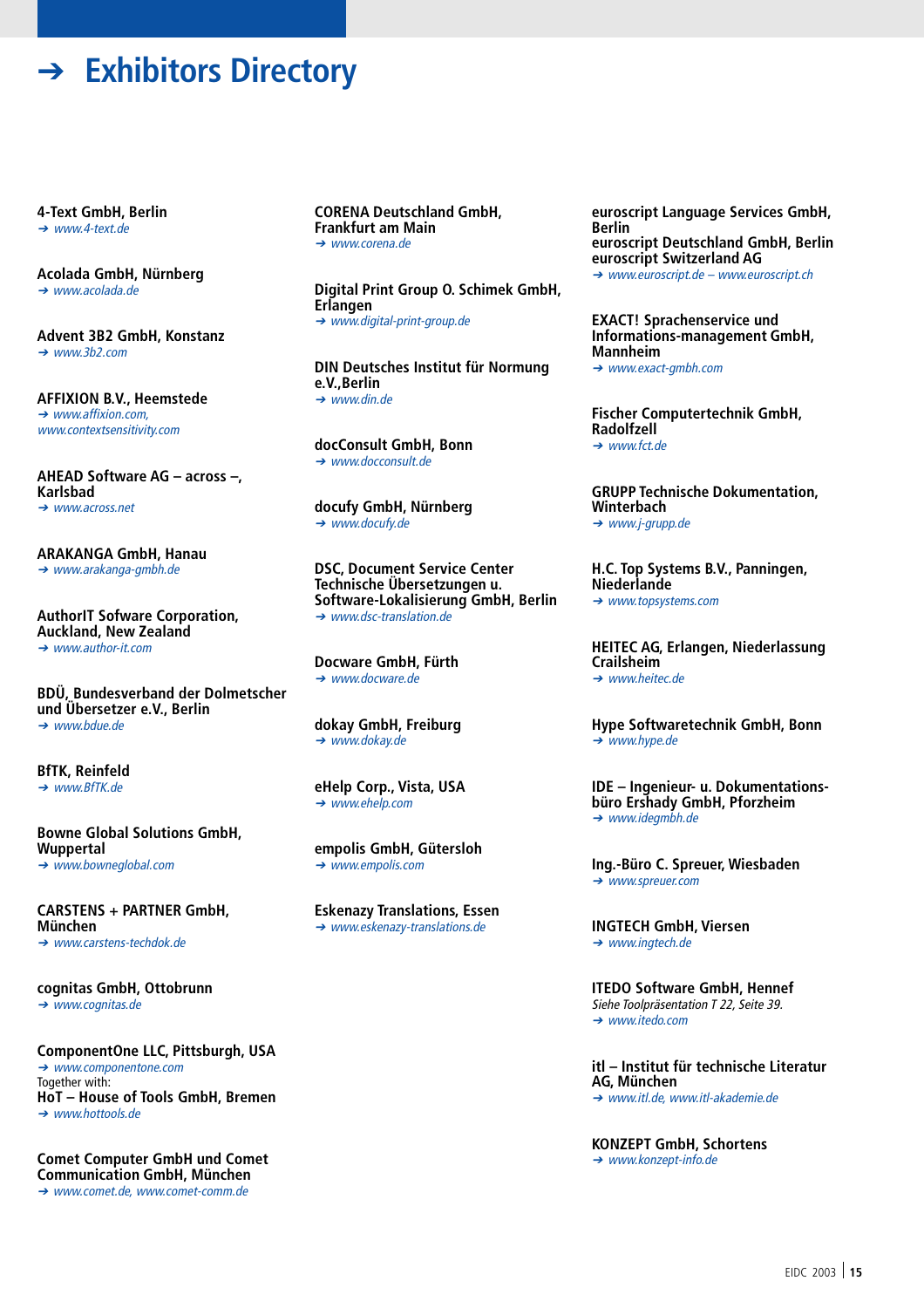**Langenscheidt Fachverlag GmbH, München** ➔ www.langenscheidt.de/b2b/ebusiness

**MND Media Network Digital GmbH** ➔ www.mntal.de

**Network Design GmbH, Würzburg** ➔ www.network-design.de

**OVIDIUS GmbH, Berlin** ➔ www.ovidius.com

**PASS Engineering GmbH, Bonn** ➔ www.passolo.com

**PIRONET NDH AG, Köln** ➔ www.pironet-ndh.com

**reinisch AG, Karlsruhe** ➔ www.reinisch.de

**RKT GmbH, Aichhalden** ➔ www.rkt-online.com

### **SAM Engineering GmbH, Software Adaptation Management, Mühltal**

➔ www.sam-engineering.de

**SCHEMA GmbH, Nürnberg** ➔ www.schema.de Together with: **doctima gmbh, Erlangen** ➔ www.doctima.de

**SDL Multilingual Services GmbH & Co. KG, Stuttgart** ➔ www.sdlintl.com

**ServoTech GmbH, Langenburg** ➔ www.servotech.de

**Siemens AG Industrial Solutions & Services, Erlangen** ➔ www.hybrix.de

**SL innovativ GmbH, Dinkelsbühl** ➔ www.sl-i.de

**Software AG, Darmstadt** ➔ www.softwareag.com/germany

**STAR-Group, Ramsen (Switzerland)** ➔ www.star-group.net

**SYSTEC Gesellschaft für Automatisierung, Nürnberg** ➔ www.systec-gmbh.com

**Tanner AG, Lindau (B)** ➔ www.tanner.de

**technotrans AG, Sassenberg** ➔ www.technotrans.de, www.docuglobe.de

**TEDOPRES INTERNATIONAL B.V., JD Tilburg, Niederlande** ➔ www.tedopres.com

**TID Informatik GmbH, Herrsching am Ammersee** ➔ www.tid-informatik.de

**TRADOS GmbH, Stuttgart** ➔ www.trados.com

> **…and in the evening:** On Thursday evening TRADOS invites all conference attendees to have a drink at the exhibition.

**transline Deutschland, Reutlingen** ➔ www.transline.net

**Trisoft NV, Antwerpen, Belgien** ➔ www.tri-soft.com

**TÜV Product Service GmbH, Niederlassung NRW, Essen** ➔ www.tuev-sued.de/msps

**web2CAD AG, Amberg** ➔ www.web2cad.com

**Wessendorf Software + Consulting GmbH, Berlin** ➔ www.wsc-gmbh.de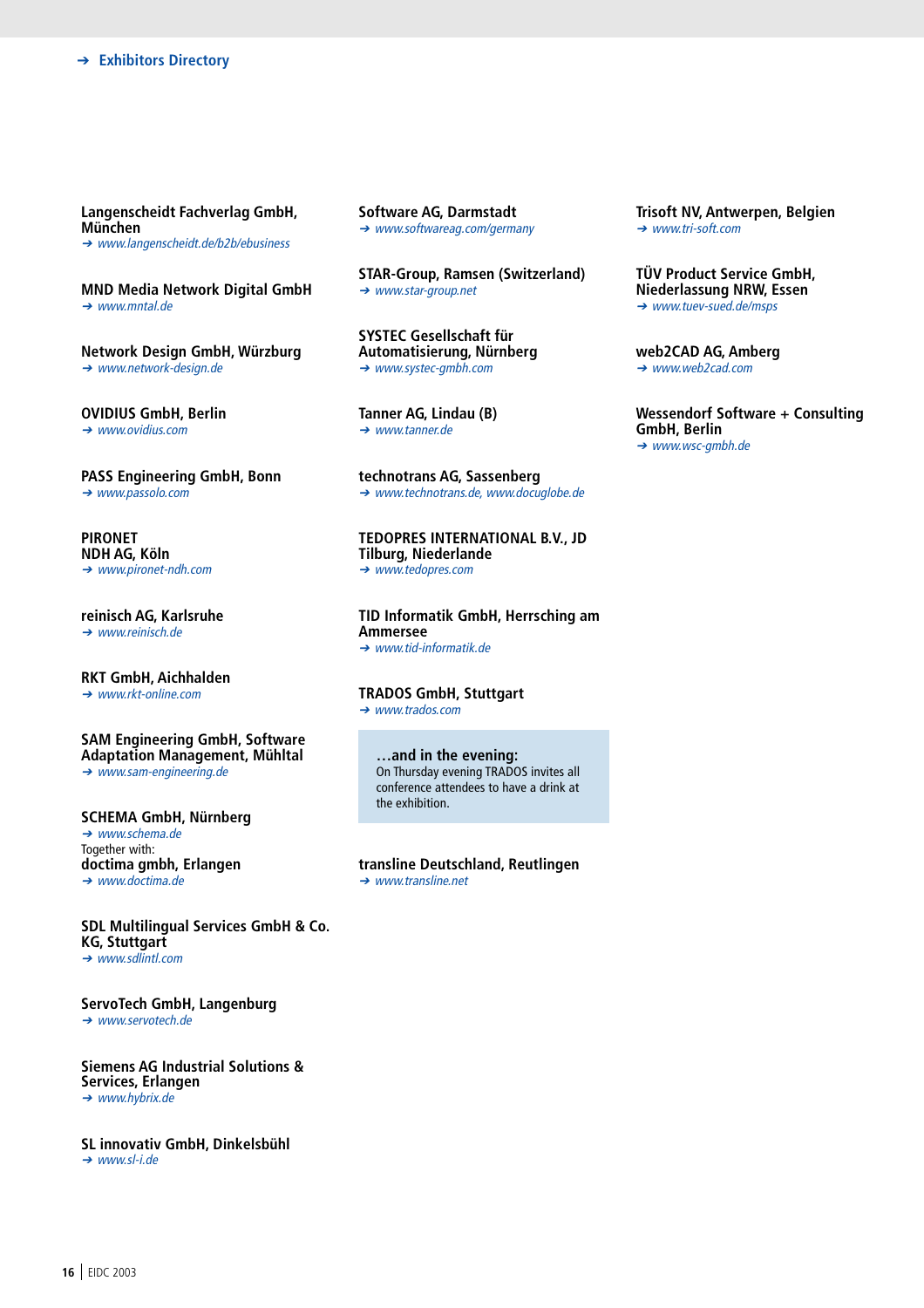# ➔ **How to Attend the Conference**

### **Registration Form**

Send in the attached form no later than **3rd November** 2003. The deadline for early registration is **12th October** 2003 (postmark).

## **Member Fee** ............................................

Members of the TCeurope member organisations (CRT, ISTC, STD, STIC, TECOM Schweiz, tekom) and INTECOM member organisations pay the member attendance fee. Please submit a copy of your membership credentials with your registration.

### **Reduced Attendance Fee\*** ............................................

A reduced fee applies to attendees from EU candidate countries.

# **Exhibition** ............................................

Conference attendees have free access to the exhibition. Separate tickets for the exhibition can be purchased for 20 EUROS per day at the cash desk. These tickets are valid exclusively for the exhibition and do not include access to the conference presentations.

### **Invoice**

#### ............................................

The attendance fee is due for payment without deduction immediately on receipt of the invoice before the start of the conference.

**Cancellation** ............................................

There is no charge for cancellation up to three weeks before the start of the conference. For subsequent cancellations we will charge a processing fee of  $\in$  80 plus 16% sales tax. Attendees from EU cadidate countries will pay a processing fee of  $\in$  40 plus 16% sales tax. We will charge the processing fee for cancellations even if the cancellation is due to a workshop being fully booked. Other claims are precluded.

### **Attendance Fee**

|        | <b>Registration by October 12</b>   |                |                               |
|--------|-------------------------------------|----------------|-------------------------------|
|        | <b>Members</b>                      | Non-           | *Attendees from               |
|        | <b>TCeurope/INTECOM</b>             | <b>Members</b> | <b>EU</b> candidate countries |
| 1 Day  | € 214                               | € 347          | $\epsilon$ 92                 |
| 2 Days | $\epsilon$ 332                      | $\epsilon$ 536 | $\epsilon$ 143                |
|        | <b>Registration from October 13</b> |                |                               |
|        | <b>Members</b>                      | Non-           | *Attendees from               |
|        | <b>TCeurope/INTECOM</b>             | <b>Members</b> | <b>EU</b> candidate countries |
| 1 Day  | $\epsilon$ 235                      | $\epsilon$ 383 | € 97                          |
| 2 Days | $\epsilon$ 368                      | € 587          | € 153                         |
|        | All prices plus 16% sales tax.      |                |                               |

Attendees from EU countries who submit their VAT number will be exempt from VAT.

## **Workshops** ............................................

Attendance of workshops is included in the conference fee. Workshops have to be booked in advance when registering. Attendees can choose up to two workshops on the registration form. The number of attendees is limited to 30 per workshop. Lists of workshop attendees will be published on the bulletin board behind the conference office. Workshop booking during the conference is only possible if the workshop is not fully booked. In this case just fill in your name in the empty space on the list of attendees for the respective workshop.

Attendance certificates for workshops are available on demand. Just ask the workshop presenter at the end of the workshop.

# **Conference Addresses** ............................................

Rhein-Main-Hallen Wiesbaden Main Entrance Friedrich-Ebert-Allee 65185 Wiesbaden Germany Phone +49(0)611/144-0 Fax +49(0)611/144-118 Internet: www.rhein-main-hallen.de

**During the Conference (Conference Office)** Helga Allmaras Phone +49(0)611/144-130 Fax +49(0)611/144-230

#### **Registration**

TC and more GmbH Eberhardstr. 69–71 70173 Stuttgart Germany Phone +49(0)7 11 / 657 04-0 Fax +49(0)7 11 / 657 04-99 E-Mail: anmeldung@tekom.de

#### **Conference Management**

Michael Fritz tekom e. V. Eberhardstr. 69–71 70173 Stuttgart Germany Phone +49(0)7 11 / 657 04-45 Fax +49(0)7 11 / 657 04-99 E-Mail: m.fritz@tekom.de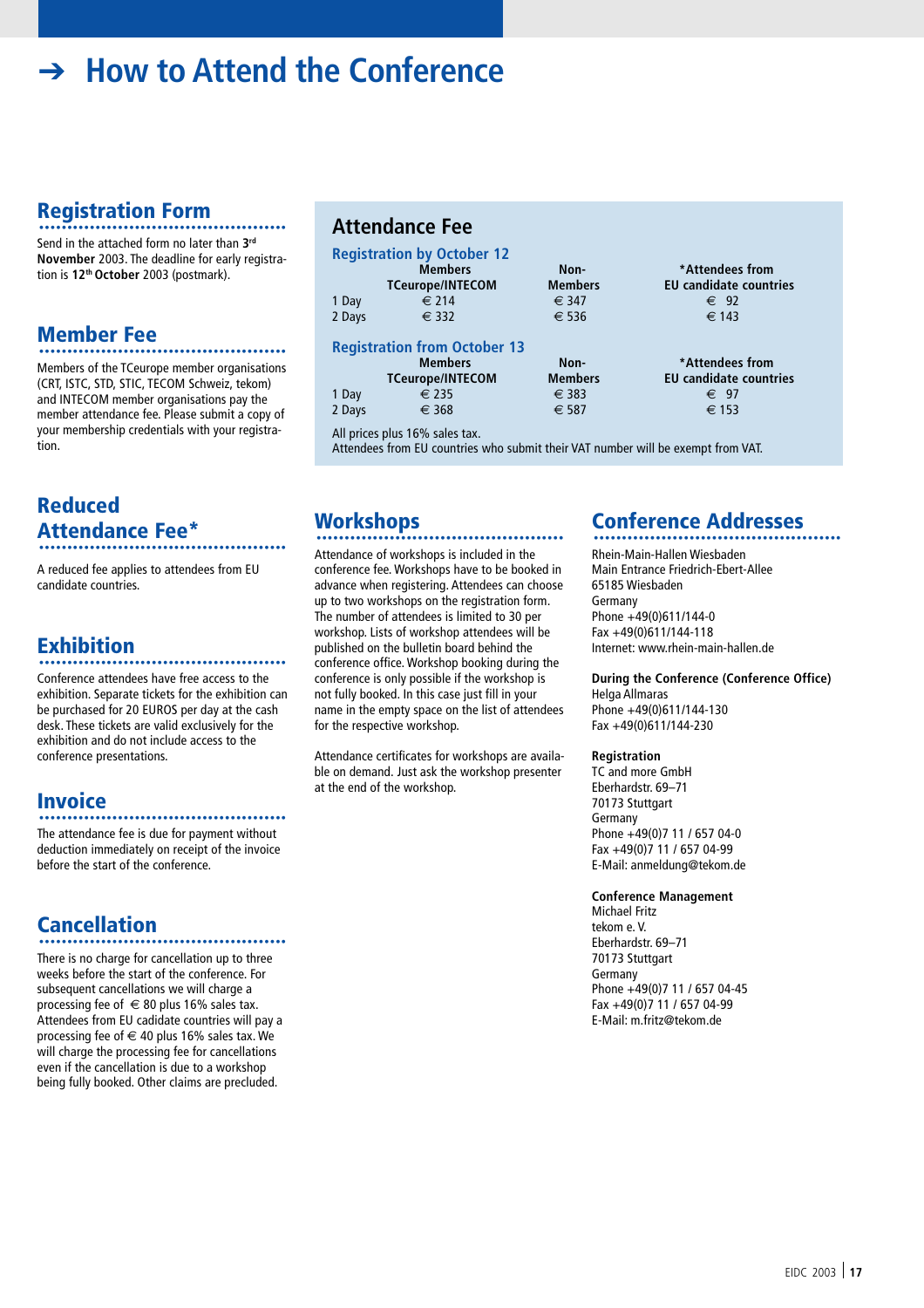# ➔ **Detailed Information**

**Hotels** ............................................ Rooms in several hotels in Wiesbaden have been set aside by the Verkehrsbüro Wiesbaden and will be held until 24 October 2003.

#### Price category 1

Room with bath/shower/WC per person over € 120 Price category 2 Room with bath/shower/WC per person over  $\in$  55 and up to  $\in$  120 Price category 3 Room with or without bath/shower/WC per person up to € 55

Most of the hotels are located around the inner city area. Room reservation is free of charge but must be done in writing. With your conference programme you will receive a reservation form. You can fax this form with your request by **24th October 2003** at the latest to:

Verkehrsbüro Wiesbaden Hotel Reservation Tel. 0611/1729-777 Fax 0611/1729-701 tourist-service@wiesbaden.de www.wiesbaden.de

You will receive confirmation once your request has been processed. The tourist office is happy to assist you with any enquiries you may have regarding accommodation.

## **Name Tag** ............................................

Your name tag will be provided on registration. The name tag serves as your identification for the sessions. Please always keep your name tag visible, it will be checked at the entrance to the lecture rooms.

Incorrectly printed name tags can be changed at the registration counter.

### **Recordings and Photographs** ............................................

Tape recordings, video recordings and photographs are absolutely not permitted. Exceptions must be discussed with Michael Fritz beforehand.

# **How to get to the Rhein-Main-Hallen** ........................................................................................

#### **Postal address:**

Rheinstraße 20, 65185 Wiesbaden, Germany

Internet: www.rhein-main-hallen.de The main entrance for conference guests and visitors is located on Friedrich-Ebert-Allee.

#### **By foot:**

The Rhein-Main-Hallen are about 10 minutes by foot from the central train station, via Friedrich-Ebert-Allee.

#### **By train:**

Wiesbaden central station is on Eurocity and Intercity lines. Numerous other rail connections are possible via neighboring Mainz (9 minutes away by train). The city railway ("S-Bahn") between Mainz and Wiesbaden runs on average every 20 minutes.

#### **By air:**

Rhein-Main International Airport at Frankfurt-Main can be reached in 30 minutes by car or taxi, and easily in 40 minutes with the city railway. There is a shuttle service from Hahn Airport.

#### **By car:**

8 motorways lead to Wiesbaden: for example, from the north via the A5, from the west via the A61/A60, from the east via the A3/A66 and from the south via the A5 as well as the A67/A63.

#### **Parking:**

No parking places are available to visitors at the Rhein-Main-Hallen.

The nearest multilevel car garage is the Rhein-Main Hallen parking lot diagonally opposite the Rhein-Main-Hallen, at the corner of Rheinstraße and Wilhelmstraße. Costs: 1-3 hrs,  $\in$  0.50 for every 30 minutes started; 4 hrs or more  $\in$  1.50 for every hour started.

All-day parking tickets (24 hrs.) that can be used to exit and re-enter as many times as you like cost  $\in$  10.00 on the first day and  $\epsilon$  8.00 for every subsequent day.